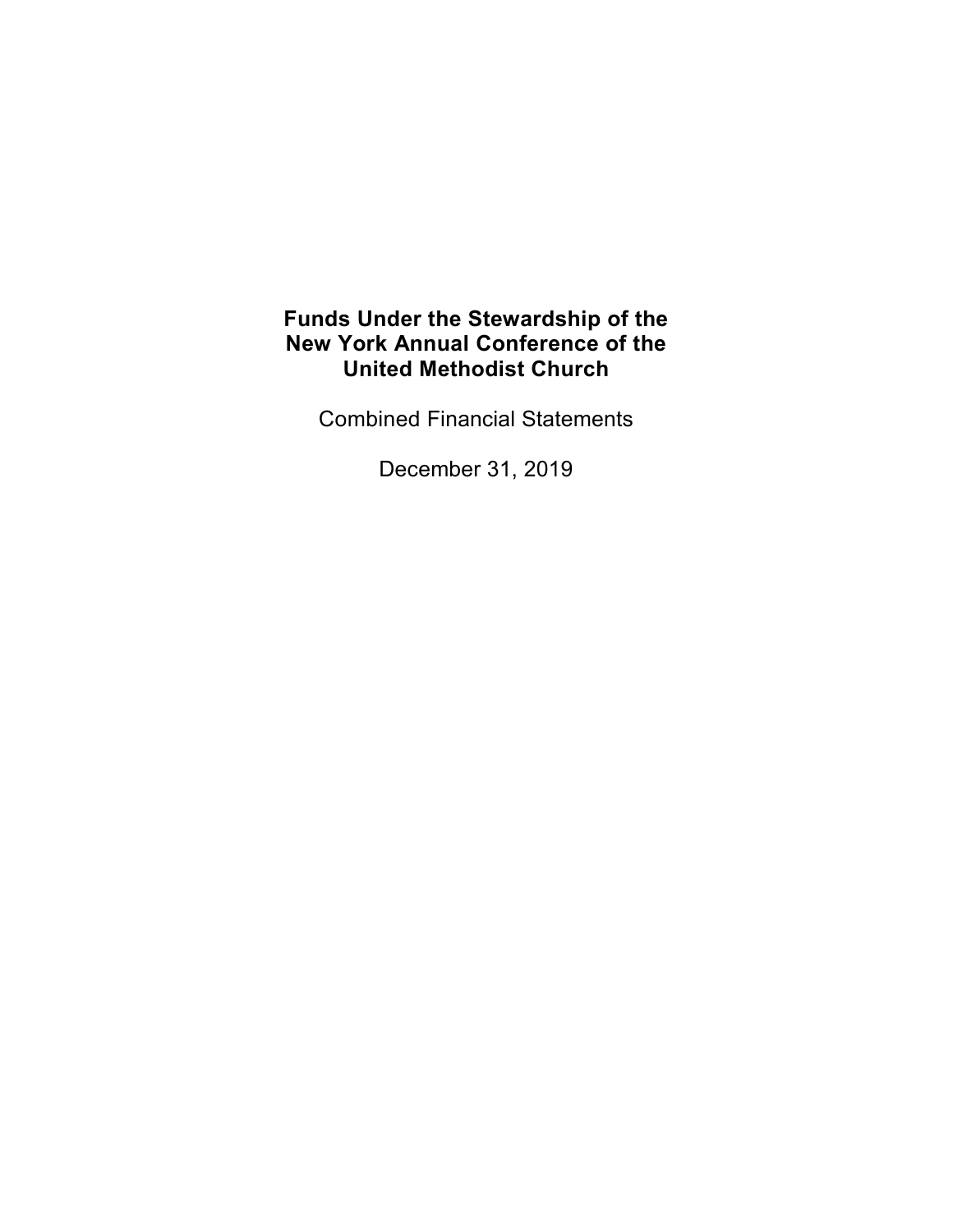

#### **Independent Auditors' Report**

#### **Board of Trustees Funds Under the Stewardship of the New York Annual Conference of the United Methodist Church White Plains, New York**

We have audited the accompanying combined financial statements of the Funds Under the Stewardship of the New York Annual Conference of the United Methodist Church (the "NYAC"), which comprise the combined statement of financial position as of December 31, 2019, and the related combined statements of activities, functional expenses and cash flows for the year then ended, and the related notes to the combined financial statements.

#### *Management's Responsibility for the Combined Financial Statements*

Management is responsible for the preparation and fair presentation of these combined financial statements in accordance with accounting principles generally accepted in the United States of America; this includes the design, implementation, and maintenance of internal control relevant to the preparation and fair presentation of combined financial statements that are free from material misstatement, whether due to fraud or error.

#### *Auditors' Responsibility*

Our responsibility is to express an opinion on these combined financial statements based on our audit. We conducted our audit in accordance with auditing standards generally accepted in the United States of America. Those standards require that we plan and perform the audit to obtain reasonable assurance about whether the combined financial statements are free from material misstatement.

An audit involves performing procedures to obtain audit evidence about the amounts and disclosures in the combined financial statements. The procedures selected depend on the auditors' judgment, including the assessment of the risks of material misstatement of the combined financial statements, whether due to fraud or error. In making those risk assessments, the auditor considers internal control relevant to the entity's preparation and fair presentation of the combined financial statements in order to design audit procedures that are appropriate in the circumstances, but not for the purpose of expressing an opinion on the effectiveness of the entity's internal control. Accordingly, we express no such opinion. An audit also includes evaluating the appropriateness of accounting policies used and the reasonableness of significant accounting estimates made by management, as well as evaluating the overall presentation of the combined financial statements.

We believe that the audit evidence we have obtained is sufficient and appropriate to provide a basis for our qualified audit opinion.

PKF O'CONNOR DAVIES, LLP 500 Mamaroneck Avenue, Harrison, NY 10528 I Tel: 914.381.8900 I Fax: 914.381.8910 I www.pkfod.com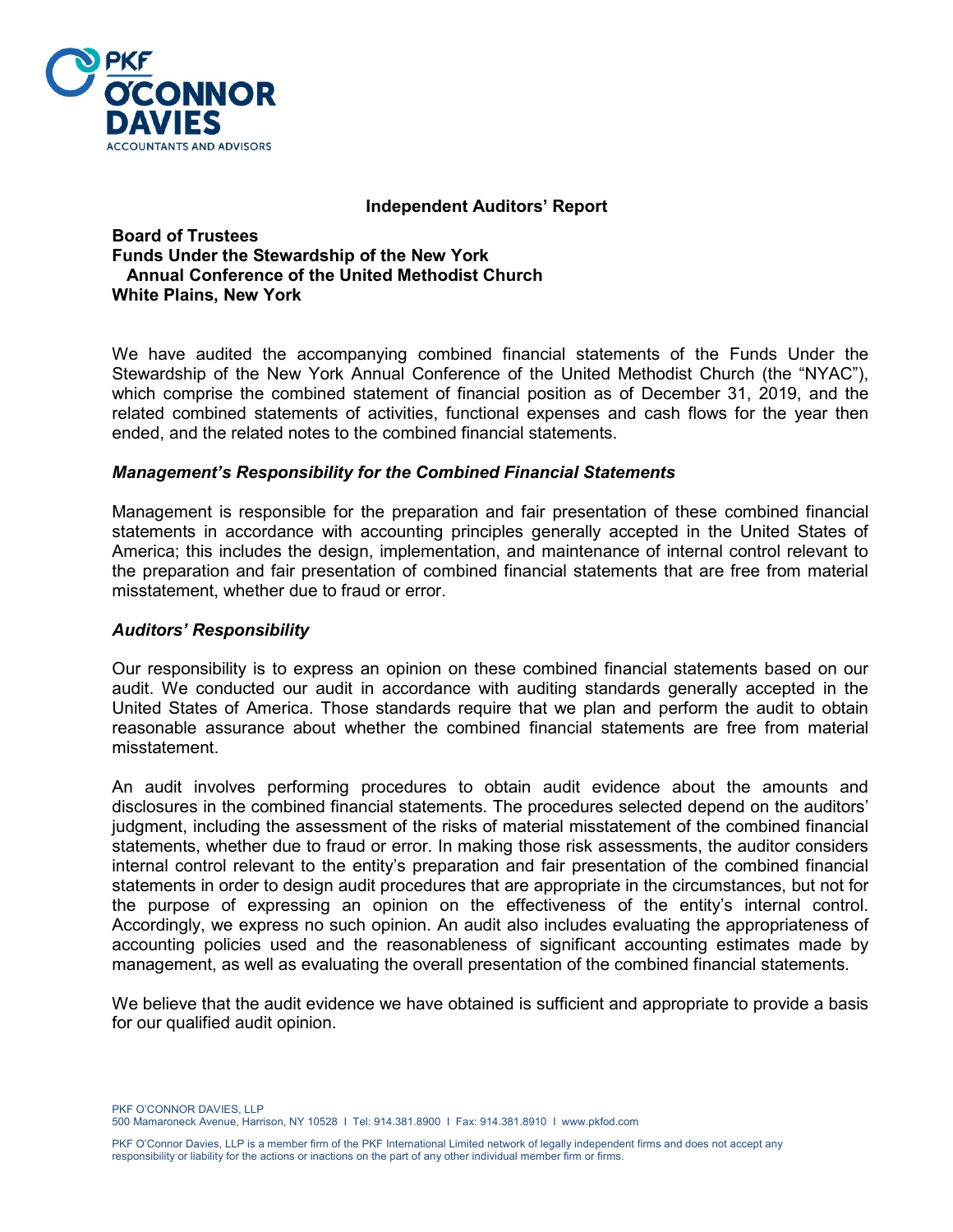Page 2

#### *Basis for Qualified Opinion*

As more fully described in Note 3 to the combined financial statements, the NYAC did not obtain a valuation of its postretirement health benefits for the year ending December 31, 2019. The last valuation obtained was as of December 31, 2018. That valuation reflected an accumulated postretirement obligation of \$20,823,967. By not obtaining a valuation for 2019, a liability cannot be determined, thus resulting in the inability to record such amount in the combined financial statements for the year ending December 31, 2019. The effect on the 2019 combined statement of activities has not been determined. In our opinion, a liability for postretirement health benefits and related disclosures are required by accounting principles generally accepted in the United States of America.

#### *Qualified Opinion*

In our opinion, except for the effects of not recording the accumulated postretirement benefit obligation in the combined financial statements at the present value of the anticipated actuarial cost of the health benefits for retirees and related benefit expense as discussed in the Basis for Qualified Opinion paragraph, the combined financial statements referred to in the first paragraph present fairly, in all material respects, the combined financial position of the New York Annual Conference as of December 31, 2019, and the results of its operations and its cash flows for the year then ended in accordance with accounting principles generally accepted in the United States of America.

#### *Report on Summarized Comparative Information*

We have previously audited the NYAC's December 31, 2018 combined financial statements, and for the reason discussed in the basis for qualified opinion on the 2019 financial statements we also expressed a qualified audit opinion on those 2018 audited combined financial statements in our report dated June 25, 2019. In our opinion, the summarized comparative information presented herein as of and for the year ended December 31, 2018 is consistent, in all material respects, with the audited combined financial statements from which it has been derived.

#### *Report on Supplemental Information*

Our audit was conducted for the purpose of forming an opinion on the combined financial statements as a whole. The supplemental information on pages 22 and 23 is presented for purposes of additional analysis and is not a required part of the combined financial statements. Such information is the responsibility of management and was derived from and relates directly to the underlying accounting and other records used to prepare the combined financial statements. The information has been subjected to the auditing procedures applied in the audit of the combined financial statements and certain additional procedures, including comparing and reconciling such information directly to the underlying accounting and other records used to prepare the combined financial statements or to the combined financial statements themselves, and other additional procedures in accordance with auditing standards generally accepted in the United States of America. In our opinion, except for the effects of the matter described in the Basis for Qualified Opinion paragraph, the information is fairly stated in all material respects in relation to the combined financial statements as a whole.

PKF O'Connor Davies, LLP

Harrison, New York June 23, 2020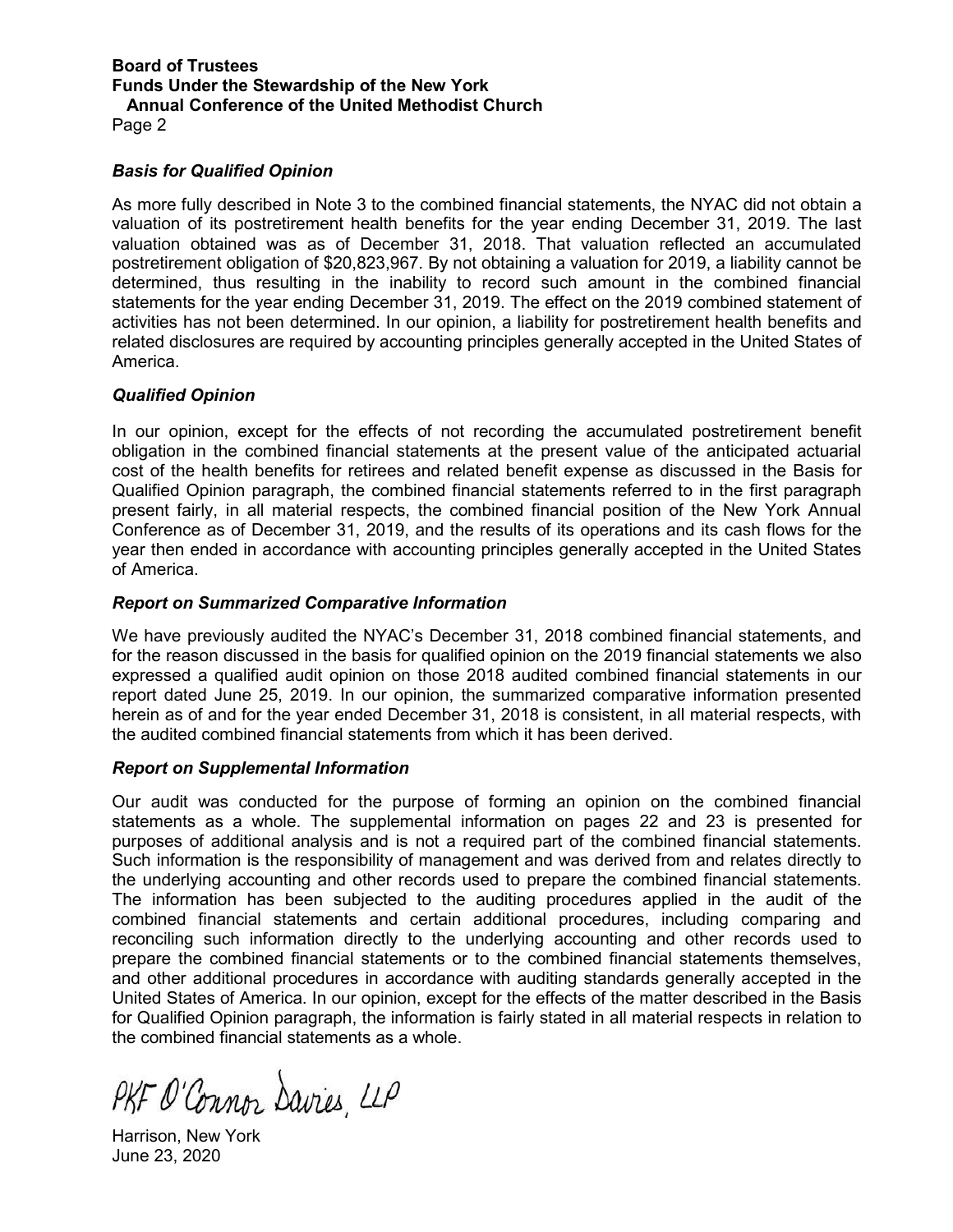Combined Statement of Financial Position December 31, 2019 (with comparative amounts at December 31, 2018)

|                                                     | 2019             | 2018             |
|-----------------------------------------------------|------------------|------------------|
| <b>ASSETS</b>                                       |                  |                  |
| Cash and cash equivalents                           | \$<br>3,207,032  | \$<br>2,623,930  |
| Investments                                         | 41,710,040       | 36,875,229       |
| Church apportionments receivable                    | 63,315           | 84,301           |
| Accounts receivable, net                            | 67,090           | 44,423           |
| Prepaid expenses and other assets                   | 632,753          | 343,761          |
| Parish development loans receivable, net            | 968,055          | 1,404,358        |
| Property and equipment, net                         | 8,702,263        | 9,153,023        |
|                                                     | \$<br>55,350,548 | \$<br>50,529,025 |
| <b>LIABILITIES AND NET ASSETS</b>                   |                  |                  |
| Liabilities                                         |                  |                  |
| Church apportionments designated for future periods | \$<br>126,314    | \$<br>181,118    |
| Accounts payable and accrued expenses               | 1,820,737        | 1,611,957        |
| Capital lease obligations                           |                  | 4,756            |
| Deferred revenue                                    | 67,561           | 51,694           |
| Loan payable - United Methodist Development Fund    | 101,240          | 180,770          |
| Loan payable - U.S. Small Business Administration   | 611,631          | 630,275          |
| <b>Total Liabilities</b>                            | 2,727,483        | 2,660,570        |
| <b>Net Assets</b>                                   |                  |                  |
| Without donor restrictions                          | 42,086,812       | 38,206,724       |
| With donor restrictions                             | 10,536,253       | 9,661,731        |
| <b>Total Net Assets</b>                             | 52,623,065       | 47,868,455       |
|                                                     | \$<br>55,350,548 | \$<br>50,529,025 |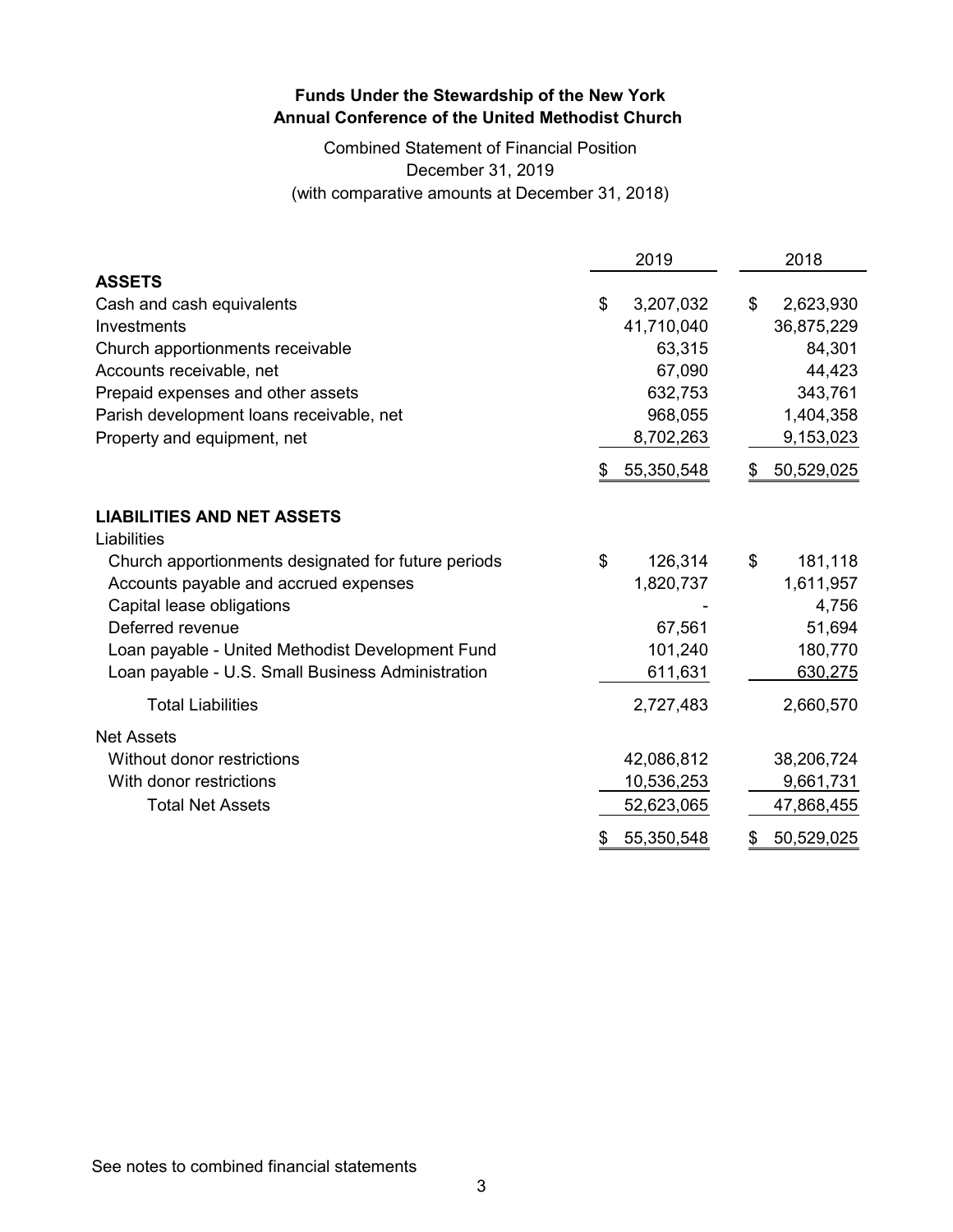#### Combined Statement of Activities Year Ended December 31, 2019 (with summarized totals for the year ended December 31, 2018)

|                                       | <b>Without Donor</b><br>Restrictions | <b>With Donor</b><br>Restrictions | 2019<br>Total    | 2018<br>Total    |
|---------------------------------------|--------------------------------------|-----------------------------------|------------------|------------------|
| <b>SUPPORT AND REVENUE</b>            |                                      |                                   |                  |                  |
| Church apportionments                 | \$<br>1,996,799                      | 5,371,955<br>\$                   | \$<br>7,368,754  | 7,561,174<br>\$  |
| Designated benevolences               |                                      | 791,653                           | 791,653          | 707,848          |
| Fees and reimbursements               | 380,468                              |                                   | 380,468          | 243,998          |
| Grants and contributions              | 42,610                               | 18,750                            | 61,360           | 135,379          |
| Retreat                               | 1,501,813                            |                                   | 1,501,813        | 1,618,251        |
| Store sales                           | 2,564                                |                                   | 2,564            | 4,578            |
| Investment return, net                | 5,982,981                            | 1,040,000                         | 7,022,981        | (2,574,223)      |
| Interest                              | 60,604                               |                                   | 60,604           | 115,015          |
| Other                                 | 2,723                                |                                   | 2,723            | 1,057            |
| Gain on sale of properties            | 120,552                              | 1,000                             | 121,552          | 12,779           |
| Net assets released from restrictions | 6,348,836                            | (6,348,836)                       |                  |                  |
| <b>Total Support and Revenue</b>      | 16,439,950                           | 874,522                           | 17,314,472       | 7,825,856        |
| <b>EXPENSES</b>                       |                                      |                                   |                  |                  |
| Program services                      | 7,751,519                            |                                   | 7,751,519        | 7,447,427        |
| Management and general                | 4,808,343                            |                                   | 4,808,343        | 4,790,545        |
| <b>Total Expenses</b>                 | 12,559,862                           |                                   | 12,559,862       | 12,237,972       |
| Change in Net Assets                  | 3,880,088                            | 874,522                           | 4,754,610        | (4, 412, 116)    |
| <b>NET ASSETS</b>                     |                                      |                                   |                  |                  |
| Beginning of year                     | 38,206,724                           | 9,661,731                         | 47,868,455       | 52,280,571       |
| End of year                           | 42,086,812                           | 10,536,253<br>\$                  | 52,623,065<br>\$ | 47,868,455<br>\$ |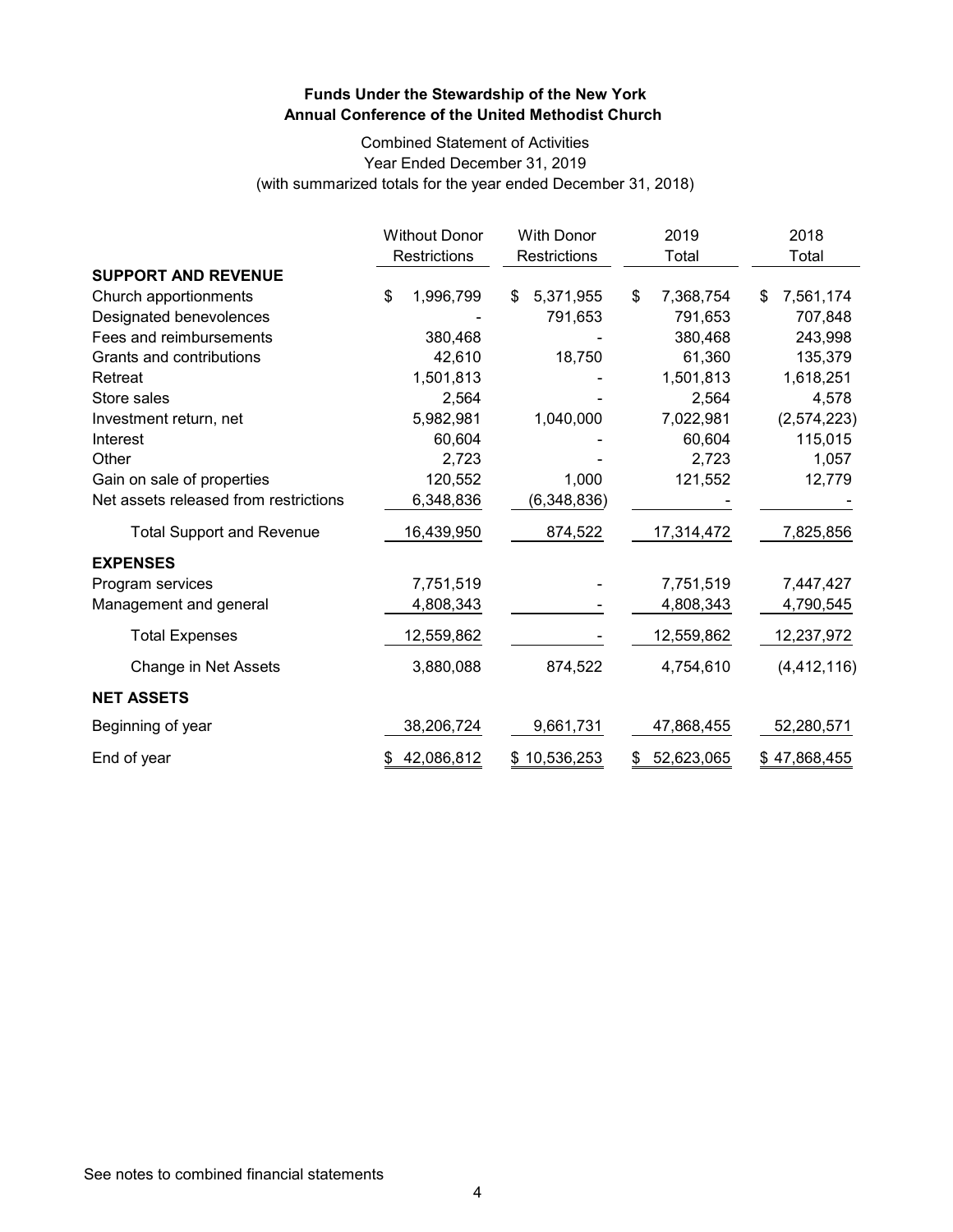#### **Funds Administered by the Board of Trustees of the New York Annual Conference of the United Methodist Church**

Statement of Functional Expenses

Year Ended December 31, 2019

(with summarized totals for the year ended December 31, 2018)

|                                           |                     | <b>Program Services</b> |                              |                           |                  |                  |
|-------------------------------------------|---------------------|-------------------------|------------------------------|---------------------------|------------------|------------------|
|                                           | CCFA&<br><b>BOT</b> | Camping<br>Ministry     | Total<br>Program<br>Services | Management<br>and General | 2019<br>Total    | 2018<br>Total    |
| <b>Salaries</b>                           | 258,214<br>\$       | \$<br>510,646           | 768,860<br>\$                | 2,195,092<br>S            | 2,963,952<br>\$  | \$<br>2,794,961  |
| Benefits and payroll taxes                |                     | 158,489                 | 158,489                      | 1,300,871                 | 1,459,360        | 1,662,249        |
| Church apportionments                     | 1,804,042           |                         | 1,804,042                    |                           | 1,804,042        | 1,564,779        |
| Designated benevolences                   | 123,811             |                         | 123,811                      |                           | 123,811          | 84,666           |
| Grants and distributions                  | 139,209             |                         | 139,209                      |                           | 139,209          | 141,744          |
| <b>Bad debts</b>                          | 574,016             |                         | 574,016                      |                           | 574,016          | 342,403          |
| Fees and reimbursements                   |                     |                         |                              | 167,803                   | 167,803          | 198,944          |
| Retiree Health Reimbursment Account       | 1,121,454           |                         | 1,121,454                    |                           | 1,121,454        | 1,076,034        |
| Scholarships                              | 103,606             | 18,522                  | 122,128                      |                           | 122,128          | 239,505          |
| Other program expenses                    | 303,954             | 536,381                 | 840,335                      | 109,264                   | 949,599          | 1,106,988        |
| Overhead and support                      |                     | 371,431                 | 371,431                      |                           | 371,431          | 406,161          |
| Office and administrative                 |                     |                         |                              | 25,574                    | 25,574           | 36,491           |
| Rent - equipment (Note 22)                | 5,784               |                         | 5,784                        | 48,513                    | 54,297           | 60,918           |
| Rent - clergy housing (Note 22)           | 127,847             |                         | 127,847                      |                           | 127,847          | 93,424           |
| Clergy expenses                           | 229,075             |                         | 229,075                      |                           | 229,075          | 201,815          |
| Episcopal area                            | 32,320              |                         | 32,320                       | 55,000                    | 87,320           | 84,833           |
| Telephone                                 | 22,179              |                         | 22,179                       | 22,394                    | 44,573           | 44,173           |
| Insurance                                 | 3,324               |                         | 3,324                        | 30,283                    | 33,607           | 37,935           |
| Utilities and fuel                        | 20,577              |                         | 20,577                       | 158,166                   | 178,743          | 159,935          |
| Conferences, meetings and education       | 26,647              |                         | 26,647                       | 259,808                   | 286,455          | 317,058          |
| Travel and auto expenses                  |                     |                         |                              | 26,193                    | 26,193           | 24,646           |
| Equipment expenses                        | 40,767              |                         | 40,767                       | 148,510                   | 189,277          | 207,339          |
| Professional fees                         | 270,211             |                         | 270,211                      | 30,556                    | 300,767          | 415,141          |
| Property repairs and maintenance          | 160,628             |                         | 160.628                      | 83,196                    | 243,824          | 104,927          |
| Interest                                  | 6,869               | 18,932                  | 25,801                       |                           | 25,801           | 30,580           |
| Postage, printing and supplies            | 48,084              |                         | 48,084                       | 86,356                    | 134,440          | 92,848           |
| Store purchases                           |                     | 26,375                  | 26,375                       |                           | 26,375           | 18,377           |
| Miscellaneous expenses                    | 1,360               | 12                      | 1,372                        | 60,764                    | 62,136           | 8,733            |
| <b>Total Expenses Before Depreciation</b> | 5,423,978           | 1,640,788               | 7,064,766                    | 4,808,343                 | 11,873,109       | 11,557,607       |
| Depreciation                              | 477,320             | 209,433                 | 686,753                      |                           | 686,753          | 680,365          |
| <b>Total Expenses</b>                     | \$5,901,298         | 1,850,221<br>\$         | \$7,751,519                  | 4,808,343<br>\$           | 12,559,862<br>\$ | 12,237,972<br>\$ |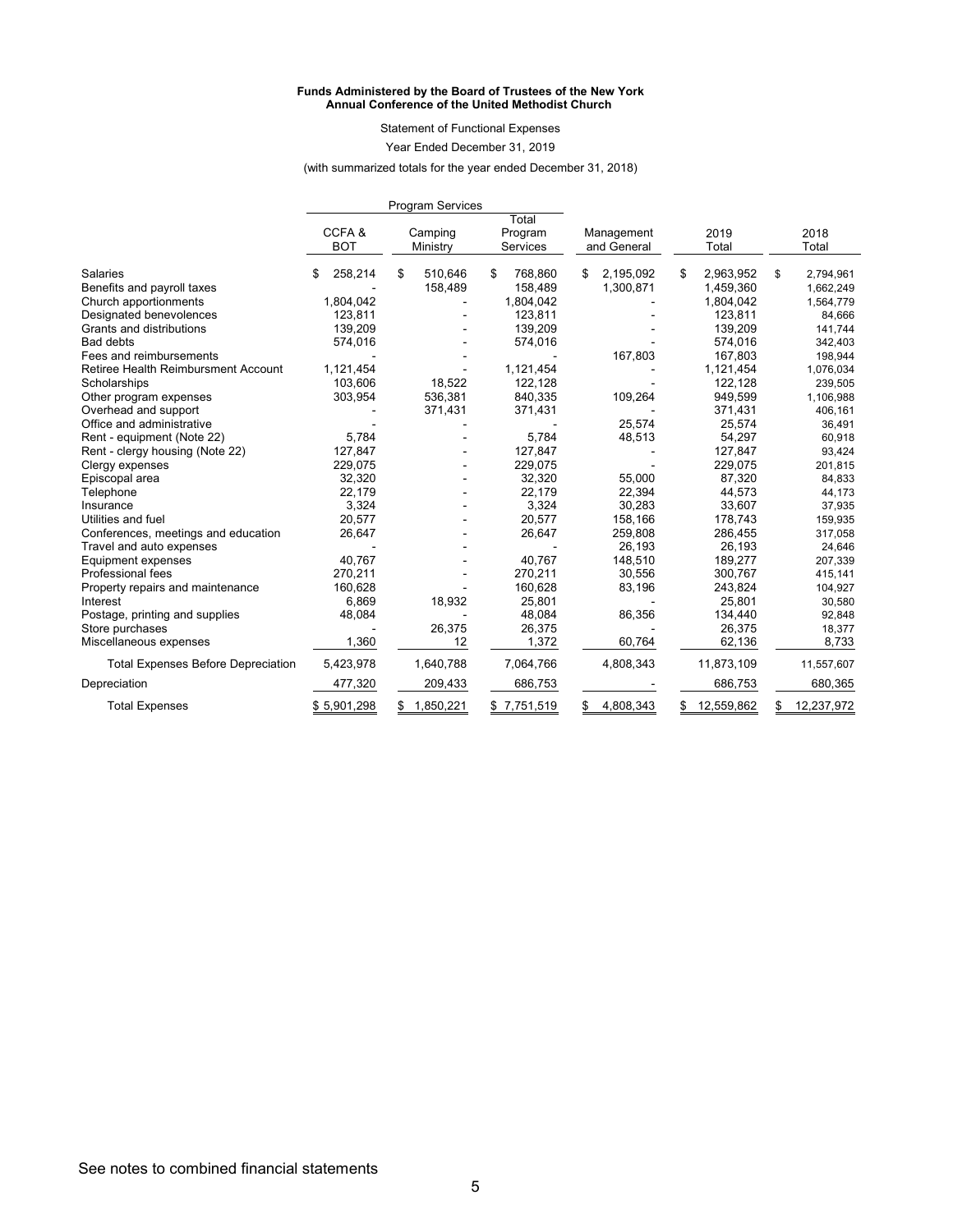Combined Statement of Cash Flows

Year Ended December 31, 2019

(with summarized totals for the year ended December 31, 2018)

|                                                          | 2019            | 2018            |
|----------------------------------------------------------|-----------------|-----------------|
| <b>CASH FLOWS FROM OPERATING ACTIVITIES</b>              |                 |                 |
| Change in net assets                                     | \$<br>4,754,610 | \$ (4,412,116)  |
| Adjustment to reconcile change in net assets to net cash |                 |                 |
| from operating activities                                |                 |                 |
| Realized and unrealized (gains) losses on investments    | (7,012,140)     | 2,528,503       |
| Gain on sale of properties                               | (121, 552)      | (12, 779)       |
| Depreciation                                             | 686,753         | 680,365         |
| Provision for bad debts                                  | 574,016         | 342,403         |
| Net change in operating assets and liabilities           |                 |                 |
| Church apportionments receivable                         | 20,986          | 50,659          |
| Accounts receivable                                      | (106, 225)      | (183, 356)      |
| Prepaid expenses and other assets                        | (288, 992)      | (53,900)        |
| Parish development loans receivable                      | (54, 155)       | (243, 513)      |
| Church apportionments designated for future periods      | (54, 804)       | 40,830          |
| Accounts payable and accrued expenses                    | 208,780         | 75,769          |
| Deferred revenue                                         | 15,867          | 8,695           |
| Net Cash from Operating Activities                       | (1,376,856)     | (1, 178, 440)   |
| <b>CASH FLOWS FROM INVESTING ACTIVITIES</b>              |                 |                 |
| Proceeds from sale of investments                        | 9,520,437       | 2,703,456       |
| Purchase of investments                                  | (7, 343, 108)   | (1,837,193)     |
| Proceeds from sale of property                           | 121,552         | 12,779          |
| Property and equipment acquisitions                      | (235, 993)      | (293, 451)      |
| Net Cash from Investing Activities                       | 2,062,888       | 585,591         |
| <b>CASH FLOWS FROM FINANCING ACTIVITIES</b>              |                 |                 |
| Repayment of capital lease obligations                   | (4,756)         | (11, 570)       |
| Repayment of loans payable                               | (98, 174)       | (94, 040)       |
| Net Cash from Financing Activities                       | (102, 930)      | (105, 610)      |
| Net Change in Cash and Cash Equivalents                  | 583,102         | (698, 459)      |
| <b>CASH AND CASH EQUIVALENTS</b>                         |                 |                 |
| Beginning of year                                        | 2,623,930       | 3,322,389       |
| End of year                                              | \$<br>3,207,032 | \$<br>2,623,930 |
| SUPPLEMENTAL CASH FLOW INFORMATION                       |                 |                 |
| Interest paid                                            | \$<br>25,801    | \$<br>30,580    |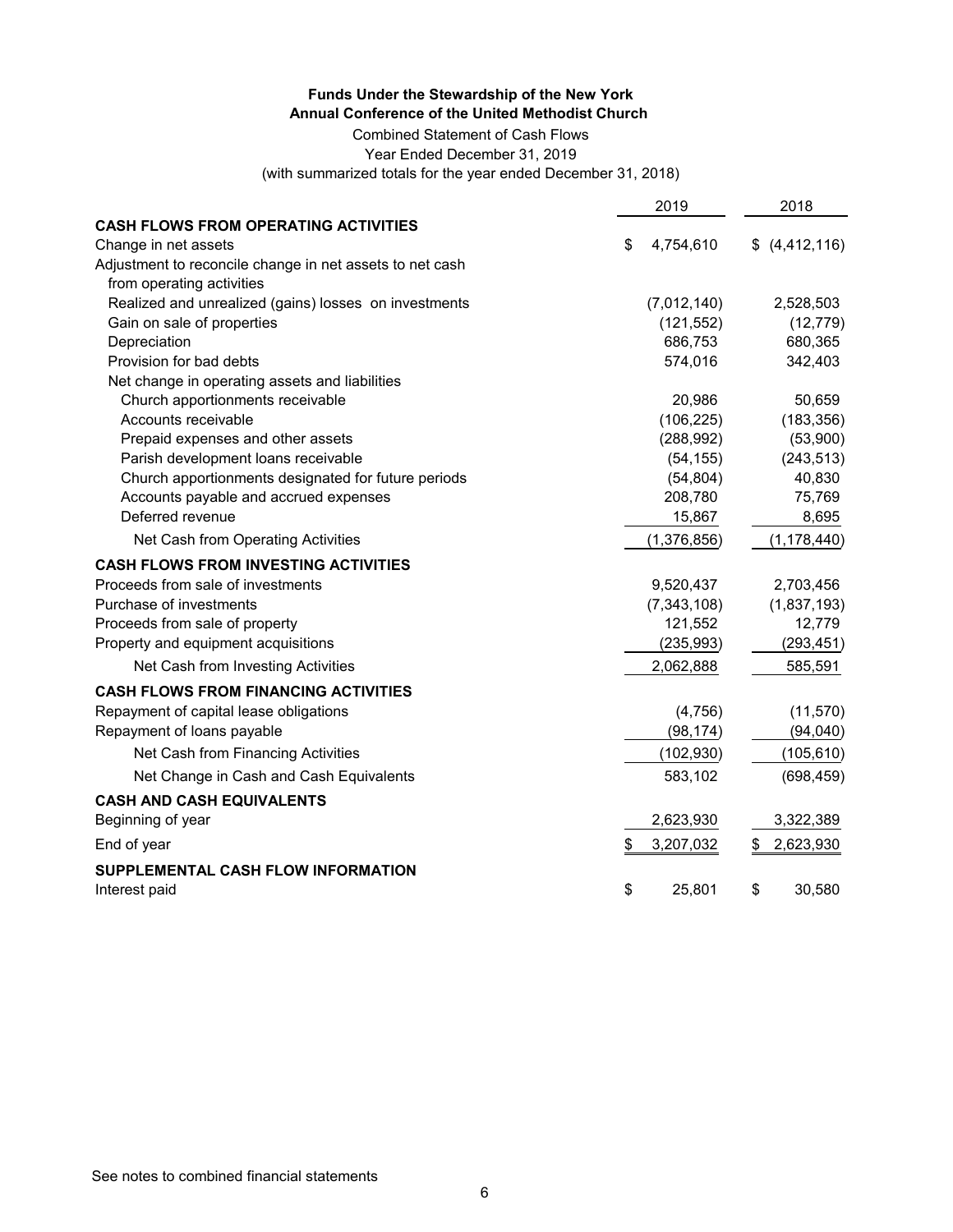Notes to Combined Financial Statements December 31, 2019

## **1. Organization**

The New York Annual Conference of the United Methodist Church ("NYAC") is one of fiftyfour Annual Conferences of the United Methodist Church ("UMC") in the United States of America. Annual Conferences provide regional administrative governance of and support for individual United Methodist churches that are members of the Conference.

The NYAC includes all churches in the Metropolitan New York area, Long Island, the Hudson Valley, the lower Catskill Mountains and the western half of the State of Connecticut. The NYAC's Council on Finance and Administration ("CCFA") consists of representative clergy and laity that are responsible for administering the financial affairs of the NYAC and includes only those funds under the stewardship of that body.

The CCFA derives substantially all of its support and revenue from the NYAC's local churches. Expenses consist primarily of clergy support, the apportionments paid to the General Council on Finance and Administration of the UMC ("GCFA") located in Nashville, Tennessee, support for religious and charitable programs, support for missions and church ministries, and management and financial administration of the NYAC.

CCFA administers the apportionment (revenue sharing) function among the local churches. CCFA also supports local churches by the collection and timely remittance of amounts invoiced for pension and health benefits. CCFA administers workers' compensation insurance and provides services for other NYAC and UMC entities.

The Camping and Retreat Ministry of the NYAC is a program of the UMC established for the purpose of providing experiences which shape and expand the Christian commitment of persons of all ages, empowering them to live the truth of the Gospel in their daily lives. The Camping and Retreat Ministry operates two camps in New York State known as Quinipet Camp and Retreat Center and Kingswood Campsite.

The Board of Trustees of the NYAC (the "Board of Trustees") receives, collects and holds in trust, for the benefit of the NYAC and its agencies, donations, bequests and devises of any kind or character, real or personal, that may be given, devised, bequeathed, or conveyed to the Board of Trustees or to the NYAC and its agencies for any benevolent, charitable, or religious purpose. The Board of Trustees administers the income therefrom, in accordance with the directions of the donor, trustor, or testator, and in the interest of the church, society, institution, or agency contemplated by such donor, trustor, or testator, under the direction of NYAC. In addition, the Board of Trustees is responsible for administering the legal, insurance and property matters of the NYAC.

The NYAC is covered under the GCFA's group ruling determination letter from the Internal Revenue Service confirming that it is a nonprofit corporation and, except for taxes pertaining to unrelated business income, is exempt from federal and state income taxes under Section 501(cX3) of the Internal Revenue Code. The NYAC had no unrelated business income during the years ended December 31, 2019 and 2018.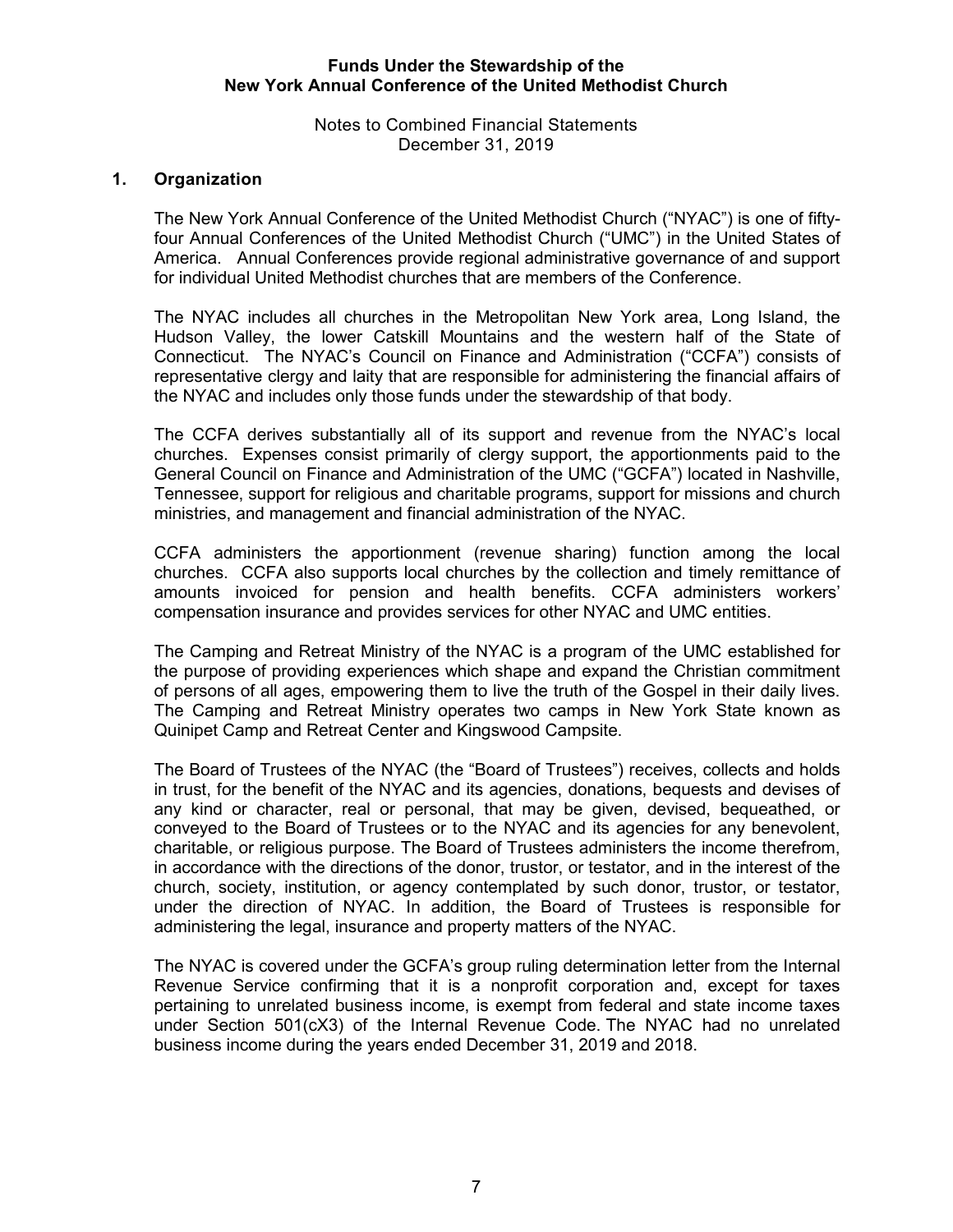Notes to Combined Financial Statements December 31, 2019

## **1. Organization** *(continued)*

#### *Principles of Combination*

The combined financial statements of the Funds Under the Stewardship of the NYAC includes the accounts of CCFA, the Board of Trustees and the Camping and Retreat Ministry all of which are under common management. Intercompany transactions including administrative services such as finance, human resources and payroll and related receivables and payables have been eliminated.

## **2. Summary of Significant Accounting Policies**

#### *Use of Estimates*

The accompanying combined financial statements have been prepared in accordance with accounting principles generally accepted in the United States of America ("U.S. GAAP"), which requires management to make estimates and assumptions that affect the reported amounts of assets and liabilities, the disclosure of contingent assets and liabilities at the date of the combined financial statements and the reported amounts of revenue and expenses during the combined reporting period. Accordingly, actual results could differ from those estimates.

#### *Change in Accounting Principles*

Effective January 1, 2019, NYAC adopted new U.S. GAAP guidance Accounting Standards Update ("ASU") 2018-08 Contributions Received and Contributions Made. The ASU provides a framework for evaluating whether grants or contributions should be accounted for as exchange transactions or as non-exchange transactions. Adoption of the ASU resulted in no significant changes in the way the NYAC recognizes revenue, and therefore no changes to prior audited financial statements were required on a modified retrospective basis.

#### *Classes of Net Assets*

Net assets are classified based on the existence or absence of donor-imposed restrictions. Net assets without donor restrictions are those funds having no restriction as to use or purpose imposed by donors. Net assets with donor restrictions are those whose use by NYAC has been limited by donors to a specific period or purpose. When a donor restriction expires, that is, when a stipulated time restriction ends or purpose restriction is accomplished, net assets with donor restrictions are reclassified as net assets without donor restrictions and reported in the statement of activities as net assets released from restrictions.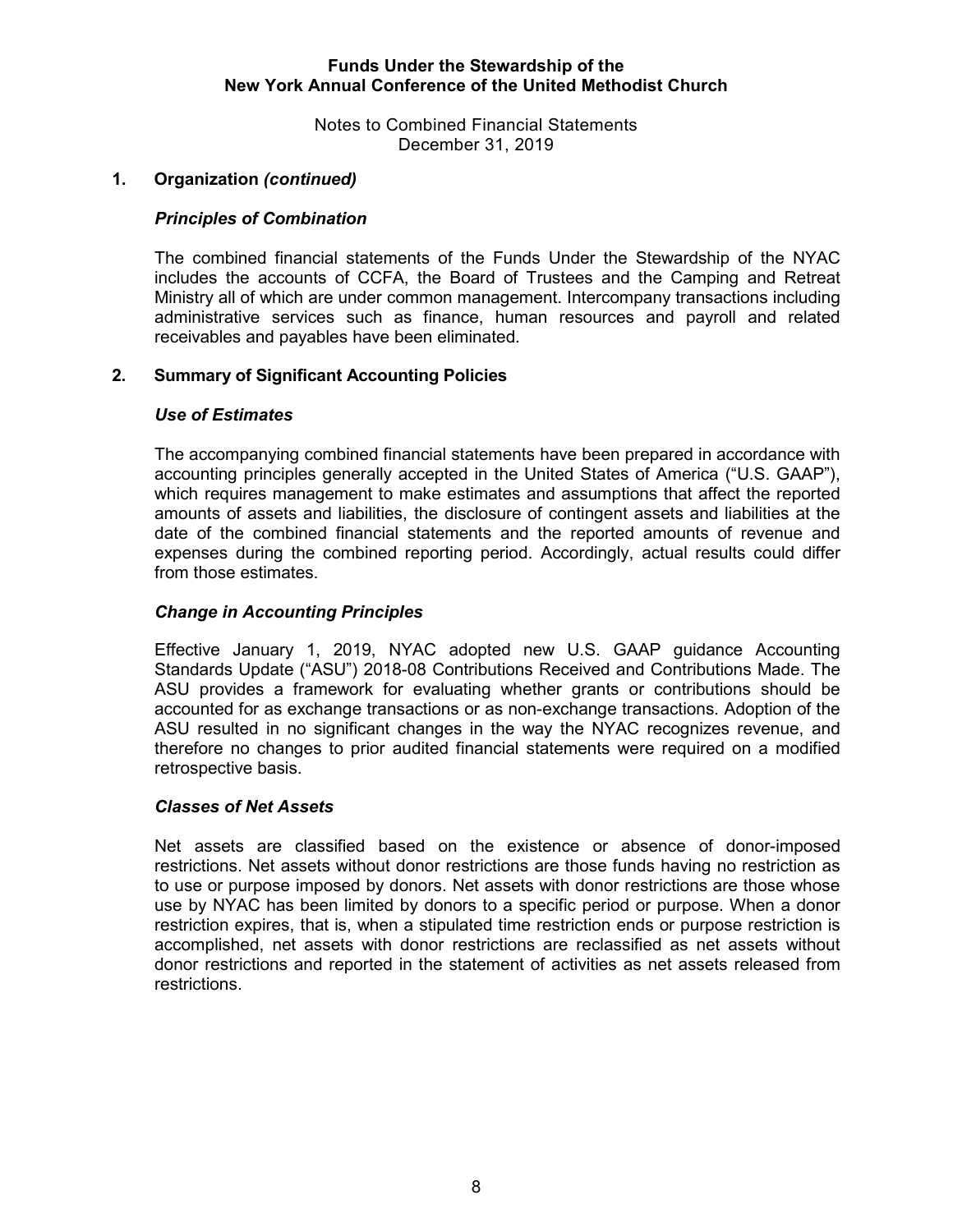Notes to Combined Financial Statements December 31, 2019

## **2. Summary of Significant Accounting Policies** *(continued)*

#### *Cash and Cash Equivalents*

For purposes of the combined statements of financial position and cash flows, the NYAC considers all highly liquid debt instruments with a maturity at the time of purchase, of three months or less, to be cash equivalents.

#### *Allowance for Doubtful Accounts Receivable and Apportionments Receivable*

An allowance for doubtful accounts receivable is estimated based on a combination of writeoff history, aging analysis and any specific known troubled accounts. The allowance for doubtful accounts receivable was \$352,245 at December 31, 2019. Management has concluded that no allowance for apportionments is required.

#### *Fair Value of Financial Instruments*

The NYAC follows U.S. GAAP guidance on *Fair Value Measurements* which defines fair value and establishes a fair value hierarchy organized into three levels based upon the input assumptions used in pricing assets. Level 1 inputs have the highest reliability and are related to assets with unadjusted quoted prices in active markets. Level 2 inputs relate to assets with other than quoted prices in active markets which may include quoted prices for similar assets or liabilities or other inputs which can be corroborated by observable market data. Level 3 inputs are unobservable inputs and are used to the extent that observable inputs do not exist.

#### *Investments Valuation*

Investments are carried at fair value.

#### *Investment Income Recognition*

Purchases and sales of securities are recorded on a trade-date basis. Interest income is recorded on the accrual basis. Realized and unrealized gains and losses are included in the determination of change in net assets.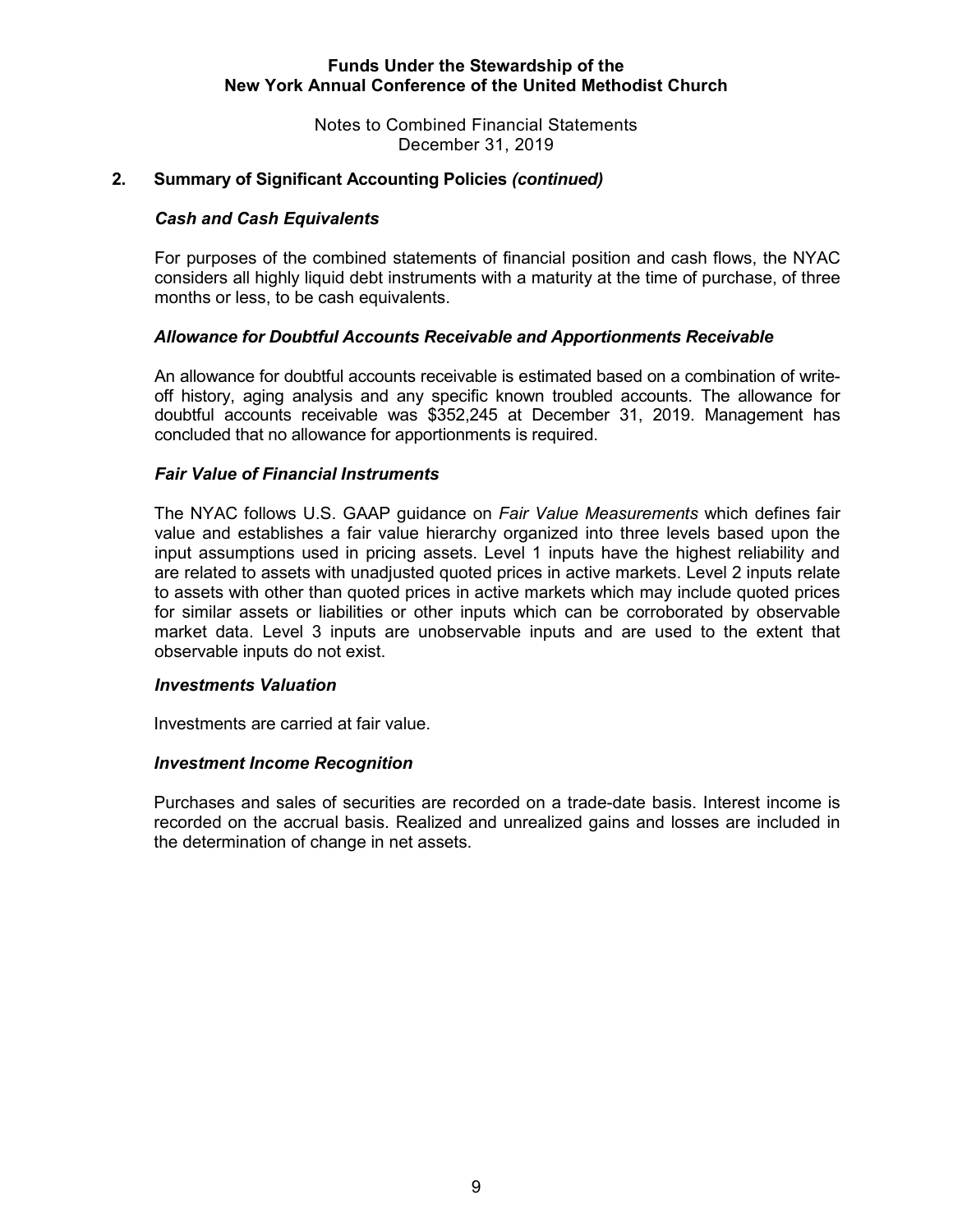Notes to Combined Financial Statements December 31, 2019

## **2. Summary of Significant Accounting Policies** *(continued)*

#### *Property and Equipment*

Property and equipment is stated at cost, less accumulated depreciation. Donated assets are capitalized at their fair value at the time of the donation. Maintenance, routine repairs and minor replacements are charged to operations as incurred, while those improvements which materially extend the lives of the assets are capitalized. Depreciation is recognized on assets or groups of like assets purchased together with a minimum value of \$5,000. Depreciation is calculated using the straight-line method with one half year being recognized in the year of purchase and in the last year. Such assets are depreciated over the estimated useful lives as follows:

| <b>Building</b>              | 50 years  |
|------------------------------|-----------|
| <b>Building improvements</b> | 15 years  |
| Furniture and equipment      | 3-7 years |
| Computer equipment           | 3 years   |
| <b>Vehicles</b>              | 5 years   |

#### *Capitalized Costs*

The NYAC capitalizes certain costs incurred in connection with improvements of its conference center and camps located in New York. Upon completion of the project, these costs are reclassified as building improvements and are depreciated over their estimated useful life.

#### *Asset Retirement Obligations*

The NYAC follows U.S. GAAP guidance on, *Accounting for Conditional Asset Retirement Obligations,* which requires recognition of a liability for legal obligations associated with the retirement of tangible long-lived assets when the timing and/or method of settlement of the obligation is conditional on a future event. This guidance requires that the fair value of a liability for a conditional asset retirement obligation be recognized in the period in which it occurred when a reasonable estimate of fair value can be made. The NYAC is not aware of the existence of any asset retirement obligations.

#### *Revenue Recognition*

The NYAC recognizes as revenue, all amounts received during the year from churches under apportionment and those amounts received through an annually determined date in January of the following year which are designated by the remitting churches for the prior year's apportionment. Amounts recognized as revenue, but received after December 31, 2019 are recorded as church apportionments receivable.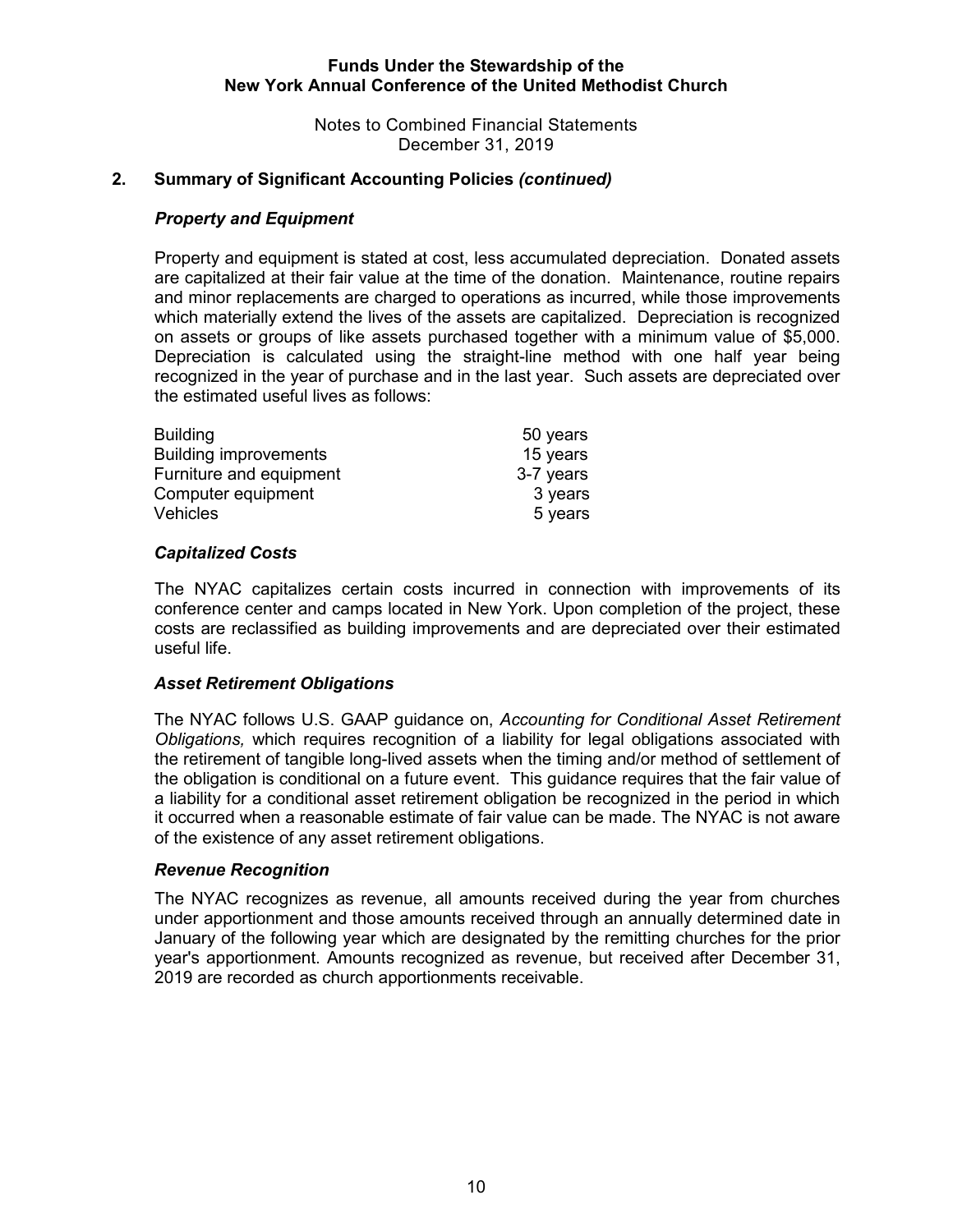Notes to Combined Financial Statements December 31, 2019

## **2. Summary of Significant Accounting Policies** *(continued)*

#### *Apportionments, Contributions and Benevolences*

Church apportionments, contributions and benevolences are recorded as net assets with donor restrictions if they are received with donor imposed stipulations that limit their use. Donor restrictions expire by either the passage of stipulated time or the accomplishment of the stated purpose. When a restriction expires, net assets with donor restrictions are reclassified to net assets without donor restrictions and reported in the combined statement of activities as net assets released from restrictions. Net assets with donor restrictions that are perpetual in nature are those funds whose use is limited by donor imposed restrictions that neither expire by the passage of time nor can be fulfilled or otherwise removed by actions of the NYAC.

#### *In-Kind Support*

A number of clergy and laity of the NYAC have contributed significant amounts of their time to the affairs of the NYAC, however, these services have not been reflected in the combined financial statements as they do not meet the U.S. GAAP criteria for recognition.

#### *Summarized Financial Information*

The combined statements of activities include prior year summarized comparative information in total which does not include sufficient detail to constitute a presentation in conformity with U.S. GAAP. Accordingly, such information should be read in conjunction with the combined financial statements for the year ended December 31, 2018 from which the summarized information was derived.

## *Functional Expenses*

The costs of providing the NYAC's programs and other activities have been summarized by function and nature in the statement of functional expenses. Accordingly, certain costs have been allocated among the programs and supporting services benefited using the direct method. Costs that are attributable to a specific program are directly charged as incurred and reported as program expense. The activities not identifiable with a single program are reported as management and general. The NYAC does not have any fundraising or membership development activity. Depreciation is allocated based on the space the program occupies.

#### *Reclassifications*

Certain amounts for 2018 have been reclassified to conform with the 2019 combined financial statement presentation. These reclassifications have no effect on total net assets.

#### *Subsequent Events Evaluation by Management*

Management has evaluated subsequent events for disclosure and/or recognition in the combined financial statements through the date that the combined financial statements were available to be issued, which date is June 23, 2020.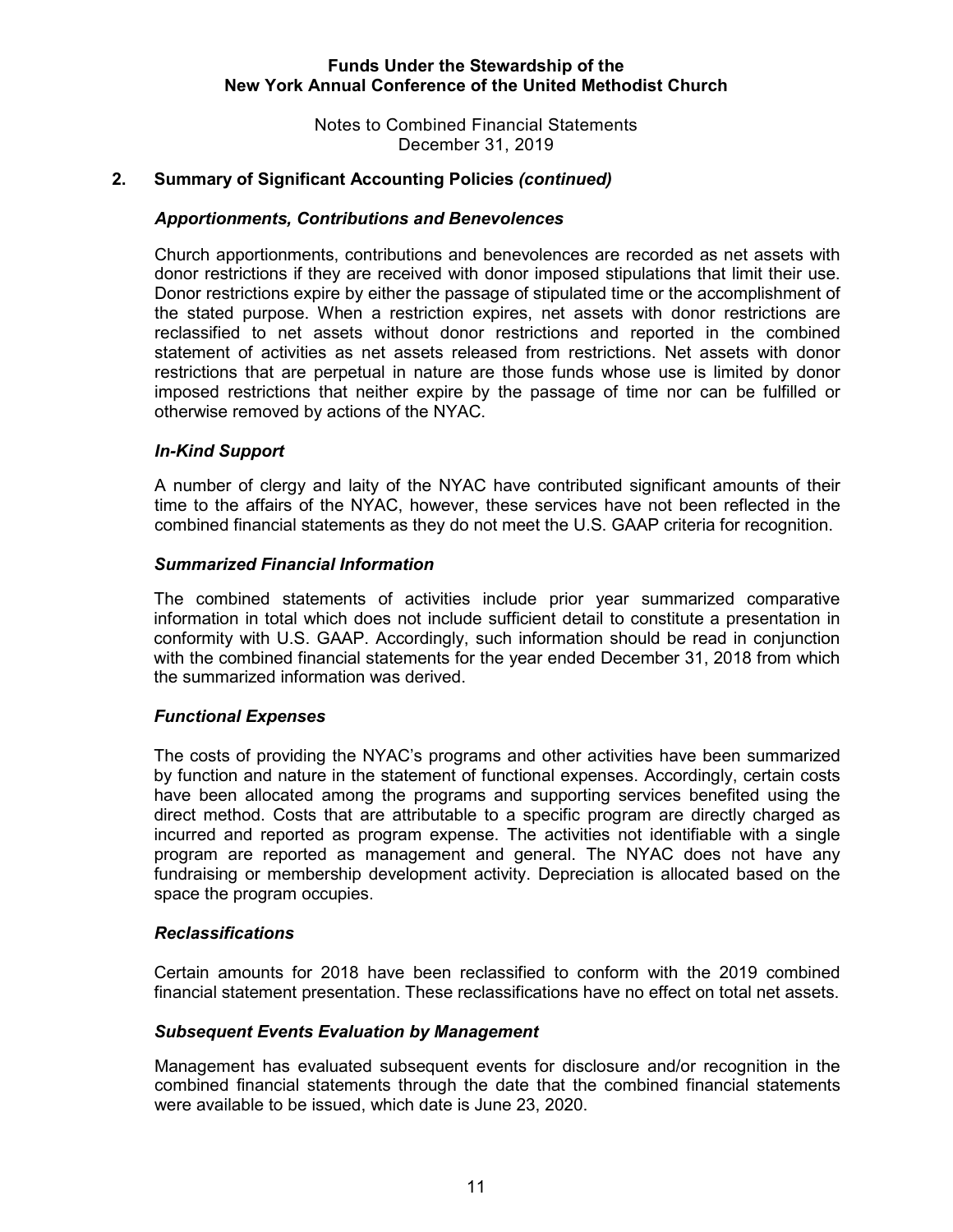Notes to Combined Financial Statements December 31, 2019

## **3. Postretirement Health Benefits Plan**

The provision of health benefits to retirees are discussed and approved at NYAC's annual meeting each June and effective for the subsequent calendar year. The NYAC partners with Via Benefits to provide a choice of Medicare Supplement and Medicare Advantage health insurance plans for the NYAC's current and future eligible retirees who are already enrolled in Medicare. These plans are combined with an individual Health Reimbursement Account ("HRA") for each retiree and spouse, as applicable. NYAC funds the HRA within the plan chosen by the retiree with a fixed amount (determined each year by the NYAC similar to the past service pension rate) with which the retiree may choose to pay healthcare premiums and other health-related expenses. The fixed amount for 2019 was \$2,820 per participant. The NYAC's expense for its retirees for 2019 was \$1,121,454.

U.S. GAAP guidance requires that the funded status of the Postretirement Health Benefits Plan (the "Plan") be recognized in the accompanying combined statement of financial position and the disclosures about NYAC's participation in the Plan be made. Wespath Benefits and Investments ("Wespath") obtained an actuarial valuation of the Plan as of December 31, 2018. The valuation of the accumulated post-retirement benefit obligation as of December 31, 2018, was \$20,823,967. This represents the portion of the expected post-retirement benefit obligation attributed to active participants and retirees past service.

NYAC did not obtain a valuation of the Plan for the year ending December 31, 2019. By not obtaining a valuation for 2019, a liability for 2019, cannot be determined, thus resulting in the inability to record such amount in the combined financial statements for the year ending December 31, 2019. The effect on the 2019 statement of activities has not been determined.

#### **4. Parish Development Loans Receivable**

The NYAC's Parish Development Commission provides unsecured financing to its member churches and NYAC entities for improvements and major repairs from a revolving loan fund. The loans are made at interest rates determined by the Parish Development Committee and is currently set at 6%.

Loan principal and interest repayments are deposited back into the revolving loan fund to fund future loans and grants. The NYAC annually reviews the collectability of loans outstanding and adjusts the allowance for doubtful accounts accordingly. As of December 31, 2019, the allowance for doubtful accounts was \$1,043,264.

#### **5. Endowment, Investments and Investment Return**

#### *Interpretation of Law*

The NYAC follows the provisions of the New York Prudent Management of Institutional Funds Act ("NYPMIFA"). Consistent with its interpretation of NYPMIFA, the NYAC classified as net assets with donor restrictions (a) the original value of gifts donated to the permanent endowment, (b) the original value of subsequent gifts to the permanent endowment, and (c) accumulations to the permanent endowment made in accordance with the direction of the applicable donor gift instrument at the time the accumulation is added to the fund. The remaining portion of the donor restricted endowment fund that is not classified as perpetual in nature is classified as net assets with donor restrictions until those amounts are appropriated for expenditure by the NYAC in a manner consistent with the standard of prudence prescribed by NYPMIFA.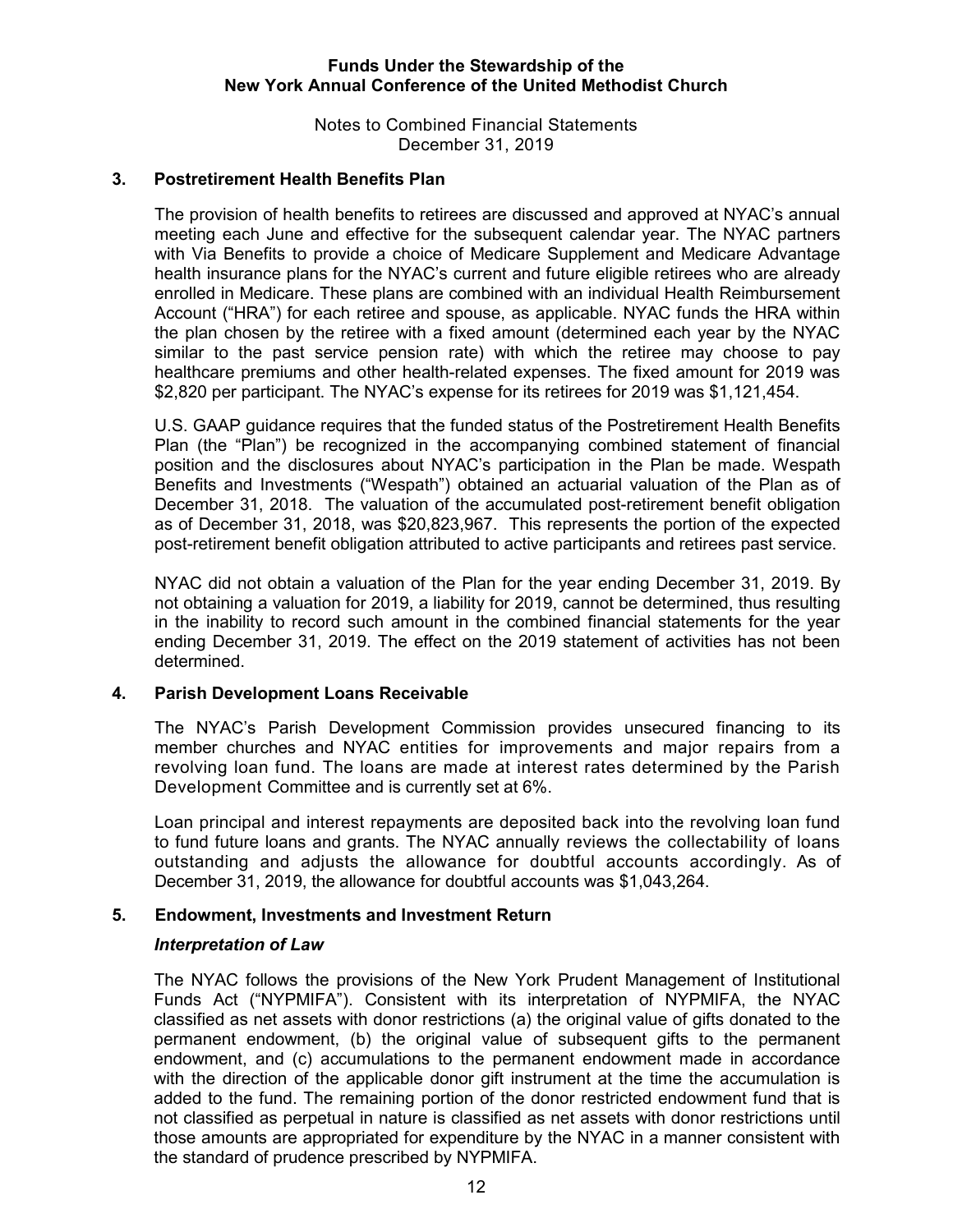Notes to Combined Financial Statements December 31, 2019

#### **5. Endowment, Investments and Investment Return** *(continued)*

#### *Return Objectives and Risk Parameters*

The NYAC maintains various donor-restricted endowment funds and Board designated endowment funds whose purpose is to provide long term support for its programs and facilities. The NYAC has adopted investment and spending policies for endowment assets that attempt to provide a predictable stream of funding to program supported by its endowment, while attempting to maintain purchasing power of the endowment assets.

The NYAC utilizes a total return investment approach with its asset allocation diversified over multiple asset classes and sub classes. The overall investment objective of the endowment funds and Board designated endowment funds (collectively, the "Endowment") is to provide the greatest level of support for operating expenses and capital maintenance of the NYAC consistent with the preservation of purchasing power of the Endowment. To balance the current and future needs for operating and maintenance support, the NYAC seeks to maintain or enhance the real (inflation-adjusted) purchasing power of the Endowment, net of payments pursuant to the spending policy described below. This objective leads to a fixed income and equity-oriented investment strategy. The NYAC's investment performance objective is to attain, over a majority of market cycles, an annualized real total return, net of fees, of at least 5% per annum.

## *Spending Rate Methods*

The NYAC's policy is to expend amounts from the Endowment to support current operations equal to five percent of the three-year quarterly average market value of investments held. The NYAC may use Board designated endowment funds for operating purposes with the approval of its Trustees.

If donor restricted Endowment funds have experienced losses below the donor restrictions amount of such funds due to market fluctuations, U.S. GAAP requires that such excess losses be absorbed by net assets without donor restrictions. The NYAC's donor restricted Endowment funds have not experienced any losses during 2019.

The following is a reconciliation of the Endowment activity in investments:

|                                                                                                                            | <b>Without Donor</b><br><b>Restrictions</b>                            | <b>With Donor</b><br>Restrictions                         | Total                                                           |
|----------------------------------------------------------------------------------------------------------------------------|------------------------------------------------------------------------|-----------------------------------------------------------|-----------------------------------------------------------------|
| Balance, January 1, 2019<br>Contributions<br>Investment income, net<br>Capital appreciation<br>Appropriations for programs | \$<br>27,213,498<br>7,303,761<br>(25, 533)<br>5,559,618<br>(8,877,557) | \$9,661,731<br>28,505<br>36,374<br>1,452,522<br>(642,879) | \$36,875,229<br>7,332,266<br>10,841<br>7,012,140<br>(9,520,436) |
| Balance, December 31, 2019                                                                                                 | 31, 173, 787                                                           | \$10,536,253                                              | \$41,710,040                                                    |
| Comprised of the Following:<br>Donor restricted funds<br>Board designated funds                                            | \$<br>31,173,787                                                       | \$10,536,253                                              | \$10,536,253<br>31, 173, 787<br>41,710,040                      |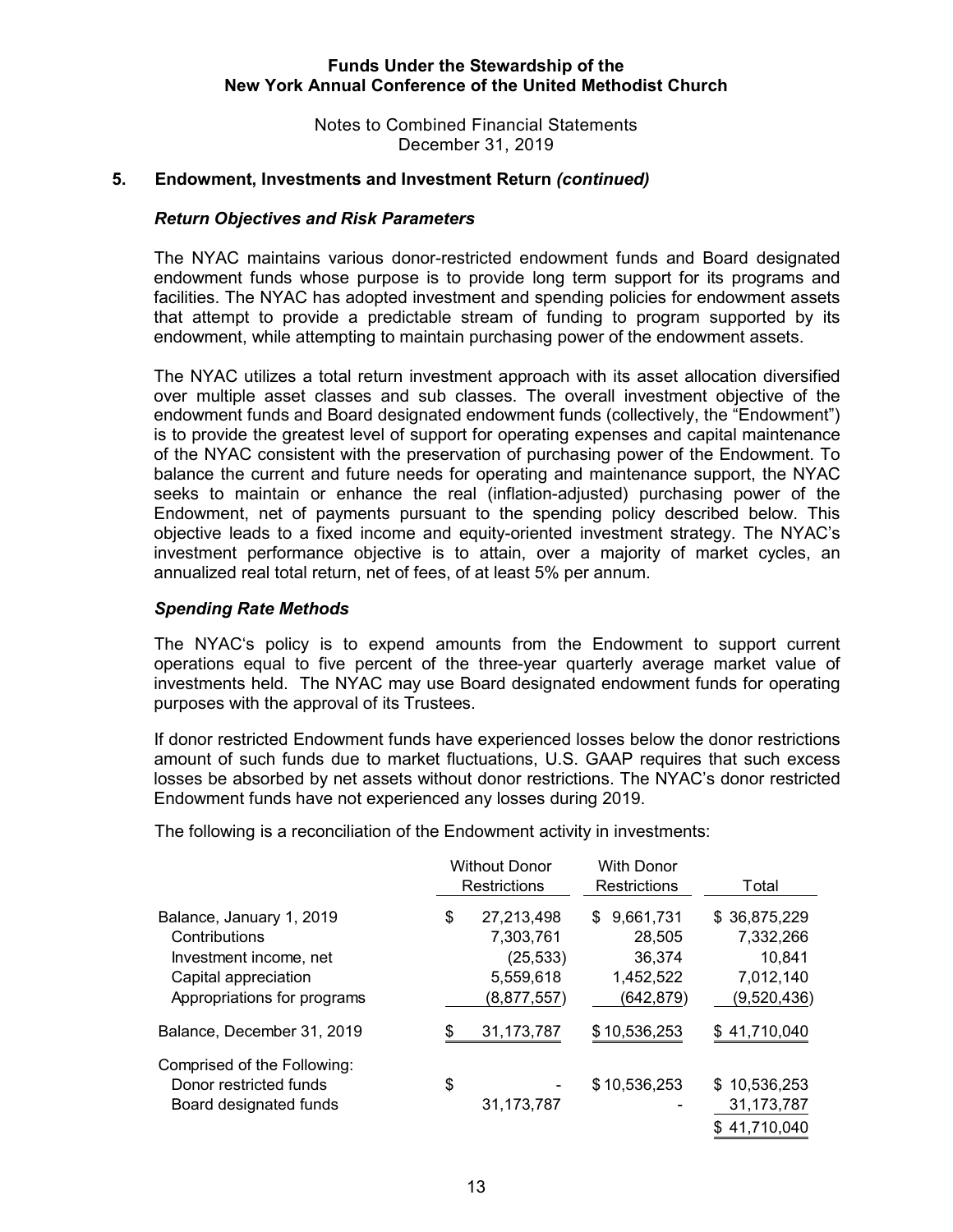Notes to Combined Financial Statements December 31, 2019

## **5. Endowment, Investments and Investment Return** *(continued)*

The following are major categories of investments measured and categorized by the fair value hierarchy at fair value at December 31, 2019:

|                                 | Level 1       | Level 2    | Total      |
|---------------------------------|---------------|------------|------------|
| Money market fund               | \$<br>176,959 | \$         | 176,959    |
| Fixed income fund               |               | 8,574,410  | 8,574,410  |
| Equity fund                     |               | 24,763,580 | 24,763,580 |
| Balanced fund                   |               | 2,653,545  | 2,653,545  |
| Bond fund                       |               | 5,086,581  | 5,086,581  |
| Mixed asset fund                |               | 454,965    | 454,965    |
| Total Investments at Fair Value | 176,959       | 41,533,081 | 41,710,040 |

## **6. Property and Equipment**

Property and equipment consists of the following at December 31, 2019:

|                              |              | Board of        | Camping         |                 |
|------------------------------|--------------|-----------------|-----------------|-----------------|
|                              | <b>CCFA</b>  | Trustees        | Ministry        | Total           |
| <b>Buildings</b>             | \$           | \$              | \$<br>821,047   | \$<br>821,047   |
| <b>Building improvements</b> |              |                 | 1,314,059       | 1,314,059       |
| District parsonages          |              | 1,379,578       |                 | 1,379,578       |
| Episcopal residence          |              | 1,046,038       |                 | 1,046,038       |
| Conference center            |              | 6,998,182       |                 | 6,998,182       |
| <b>Vehicles</b>              |              |                 | 253,198         | 253,198         |
| Land improvements            |              |                 | 1,290,525       | 1,290,525       |
| Camp property                |              | 307,455         |                 | 307,455         |
| Furniture and equipment      | 178,064      | 75,146          | 211,761         | 464,971         |
|                              | 178,064      | 9,806,399       | 3,890,590       | 13,875,053      |
| Accumulated depreciation     | (125, 883)   | (3,319,676)     | (1,727,231)     | (5, 172, 790)   |
|                              | \$<br>52,181 | \$<br>6,486,723 | \$<br>2,163,359 | \$<br>8,702,263 |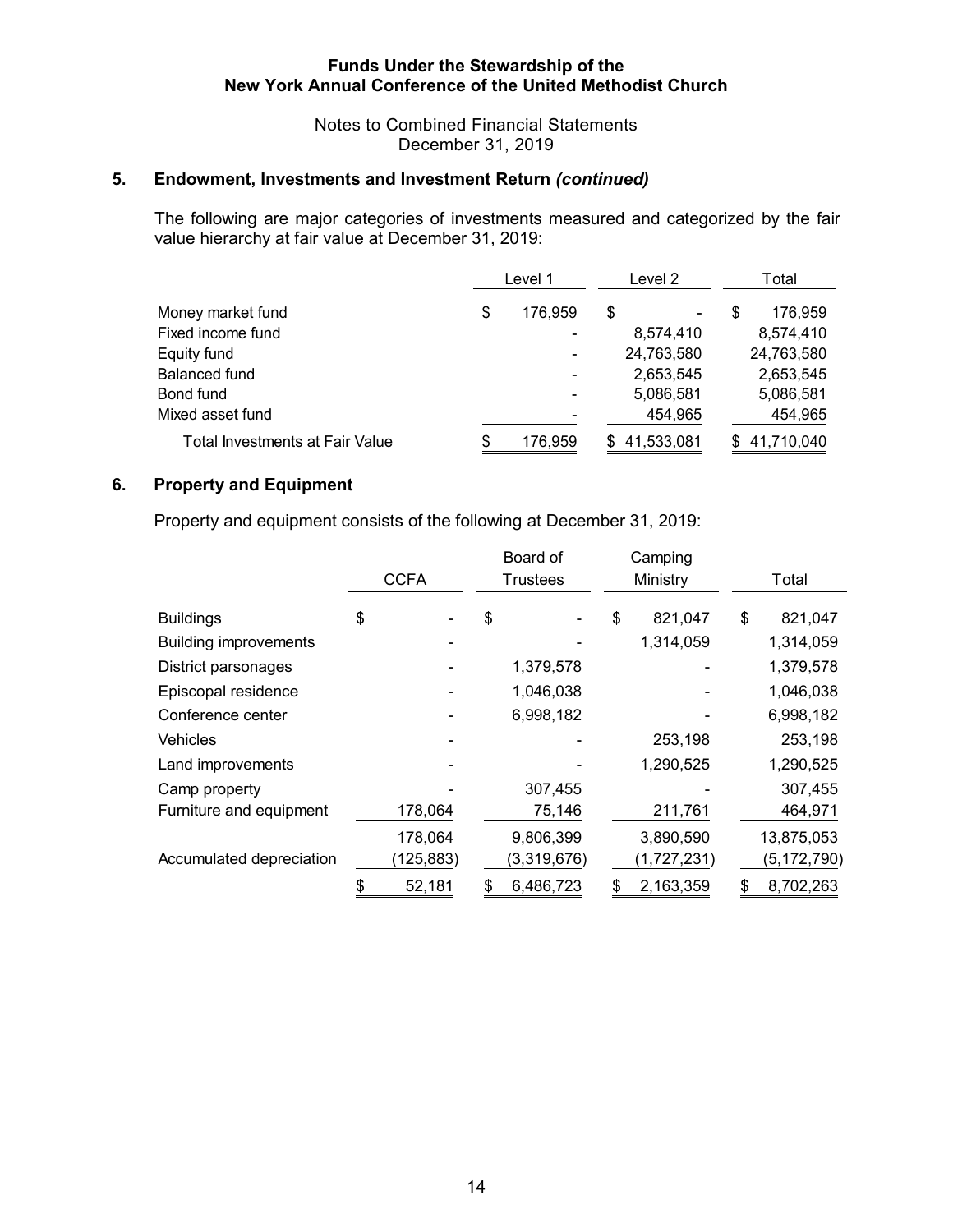### Notes to Combined Financial Statements December 31, 2019

#### **7. Loan Payable – United Methodist Development Fund**

In 2001, the Board of Trustees borrowed \$1,000,000 from the United Methodist Development Fund towards the purchase and renovation of the conference center located in White Plains, New York. This loan is secured by the NYAC's real property. In July 2012, the NYAC renegotiated the terms for this loan reducing the interest rate from 8% to 4.75% per annum and requires monthly payments of principal and interest of \$7,200 through the loan's maturity date of January 2021. Interest expense amounted to \$6,869 for 2019. Aggregate maturities of this obligation at December 31, 2019 are due as follows:

| Year         | Amount |                  |  |
|--------------|--------|------------------|--|
| 2020<br>2021 | \$.    | 83,716<br>17,524 |  |
|              |        | 101,240          |  |

#### **8. Loan Payable – U.S. Small Business Administration**

In December 12, 2013, the Camping Ministries obtained a loan from the U.S. Small Business Administration in the amount \$703,200 to repair/replace disaster damaged land improvements. The loan is secured by the Quinipet camp real property. The loan provides for principal and interest at 3% beginning in December 2014 through the loan's maturity in December 2044. Interest expense for 2019 amounted to \$18,932. Aggregate maturities of this obligation at December 31, 2019 are due as follows:

| 2020       | 18,398  |
|------------|---------|
| 2021       | 18,950  |
| 2022       | 19,519  |
| 2023       | 20,105  |
| 2024       | 20,708  |
| Thereafter | 513,951 |
|            | 611,631 |

#### **9. Retirement Plans**

The NYAC participates in a multiemployer defined benefit pension plan administered by Wespath that covers substantially all UMC clergy. There are three plans under these multiemployer plans which are: 1) Clergy Retirement Security Program ("CRSP"), 2) the Ministerial Pension Plan ("MPP Annuities") and 3) the Pre-1982 Plan. This multiemployer plan is a non-electing church plan under the Internal Revenue Code Sections 414 (e) and 410 (d) and as such is exempt from the minimum funding requirements of ERISA, the Pension Protection Act of 2006, and Internal Revenue Code Sections 412 and 430 through 436. Accordingly, no funding improvement plan or zoning funding requirements apply.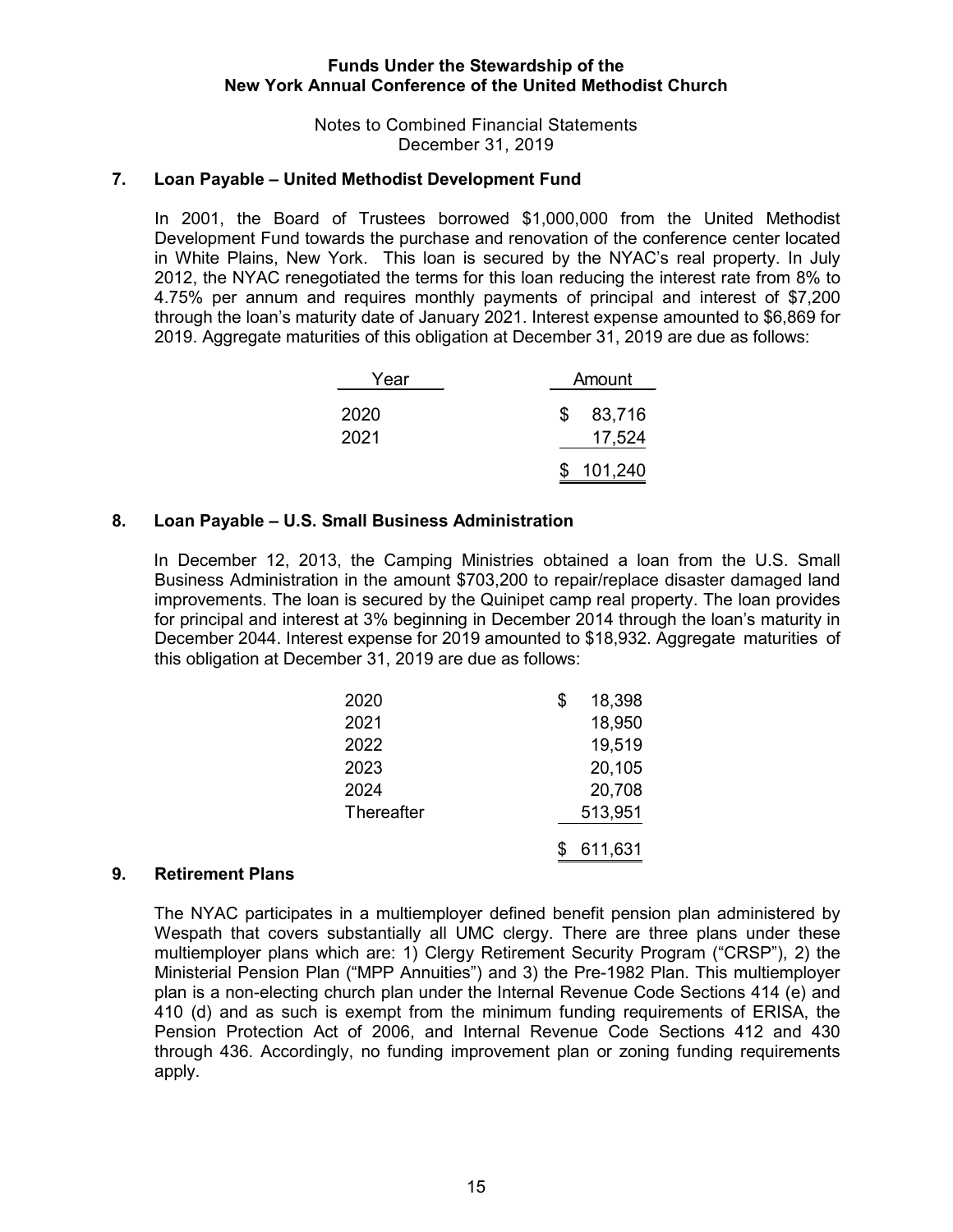Notes to Combined Financial Statements December 31, 2019

#### **9. Retirement Plans** *(continued)*

#### **Pre-1982 Plan**

The Pre-1982 Plan covers service prior to 1982. The Pre-1982 Plan provisions specify that the specific benefit levels of the plan are determined by participating plan sponsors at their annual meeting. The NYAC adopted the following benefit levels for 2019:

| Past service rate               | -617 |
|---------------------------------|------|
| Contingent annuitant percentage | 70%  |

As of January 1, 2019, the valuation date, the Pre-1982 Plan had a funded status of 110%. Amortized contributions for 2019 amounted to \$313,171.

#### **MPP Annuities**

The MPP Annuities cover service from 1982 through 2006. As of January 1, 2019, the valuation date, the MPP Annuities plan had a funded status of 108%. Expense for 2019 amounted to \$0.

#### **CRSP**

The CRSP plan covers service on or after January 1, 2007. The plan has both defined benefit and defined contribution components. As of January 1, 2019, the valuation date, the CRSP plan had a funded status of 107%. The defined benefit and defined contribution expense for 2019 amounted to \$1,383,370 and \$178,842 respectively.

#### **United Methodist Personal Investment Plan ("UMPIP")**

Lay-staff retirement benefits are covered under UMPIP, a 403(b) defined contribution plan. Participation in UMPIP requires each eligible employee to contribute 3% or more of wages to receive a 12% of salary contribution by the NYAC. Expense for 2019 amounted to \$143,957.

#### **10. Medical and Health Plan**

The NYAC provides health benefits under a multi-employer plan, HealthFlex, administered by Wespath. HealthFlex provides medical and health benefits for eligible clergy and eligible lay-staff employed by the NYAC.

The cost of participating in HealthFlex is based on a uniform rate determined annually by the NYAC. The NYAC's expense for its clergy and staff in HealthFlex for 2019 was \$704,635.

#### **11. Support Services**

CCFA provides payroll processing and administrative services on a reimbursement basis to the Camping, the Episcopal Office, the Board of Trustees and the United Methodist Frontier Foundation (the "Frontier Foundation") (an uncombined entity).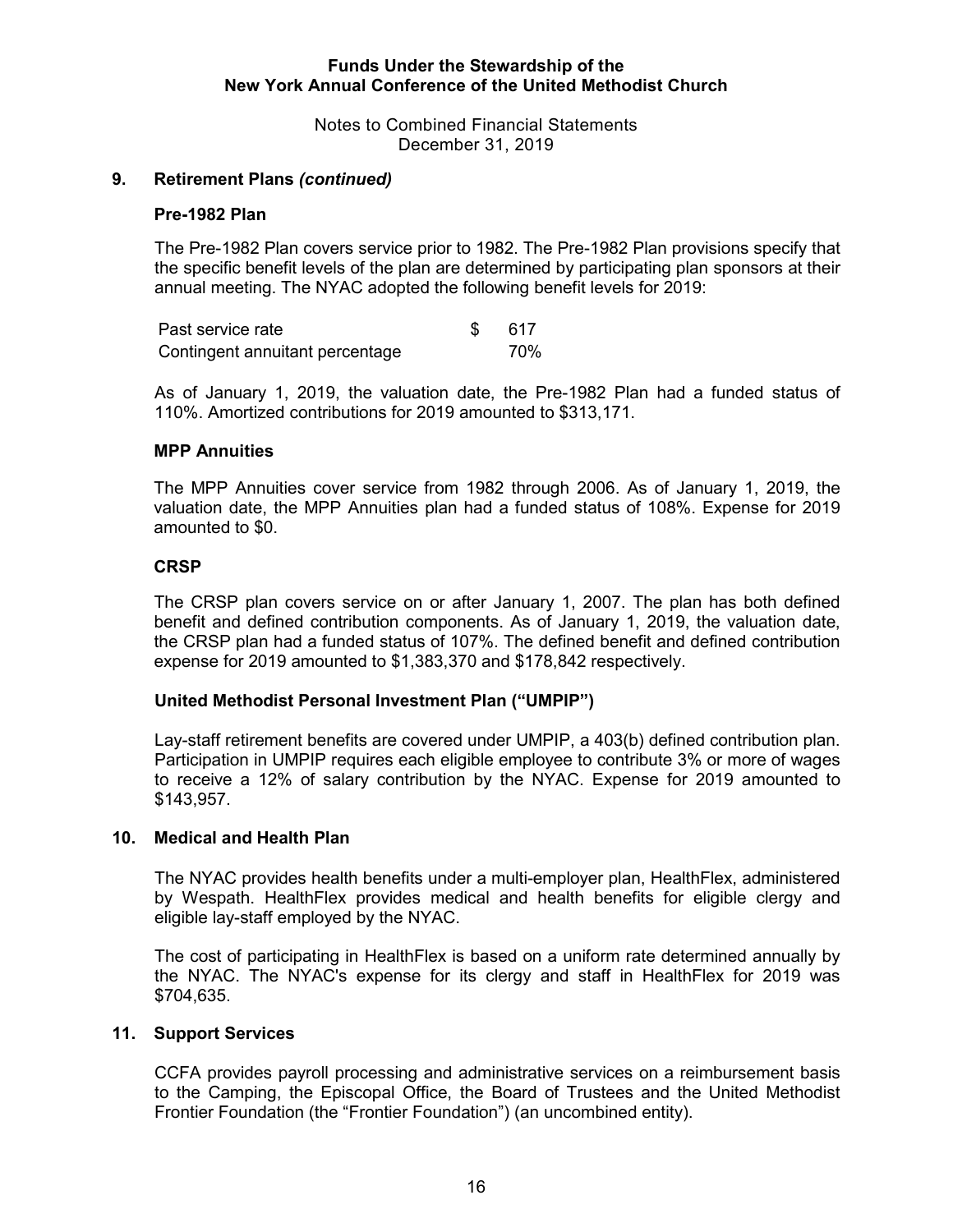Notes to Combined Financial Statements December 31, 2019

#### **12. Pension and Health Benefits Deposit Accounts**

In accordance with a resolution of the NYAC, the Conference Board of Pensions and Health Benefits maintains six accounts with Wespath on behalf of the NYAC for the purpose of funding NYAC's participation in the multiemployer defined benefit plans disclosed in note 9 and the multiemployer medical and health plan disclosed in note 10, as well as the post-retirement health benefits plan disclosed in note 3.

As of December 31, 2019, the account balances for the purpose of funding the multiemployer benefit plans were the Integrity in Pensions account of \$535,460 and the Pre-82 pension account \$23,921,427. Pursuant to U.S. GAAP these two accounts are not recorded in the accounts of the NYAC due to them being part of a multiemployer plan disclosed in note 9.

As of December 31, 2019, the Deposit account with a balance of \$833 serves as a clearing account through which Healthflex, CRSP and Death and Disability ("CPP") benefit bills are settled with the plan administrator.

As of December 31, 2019, the Retiree HRA Funding account with a balance of \$360,050 serves to fund the postretirement health plan disclosed in note 3.

As of December 31, 2019, the General account with a balance of \$323,725, is used to fund certain wellness initiatives approved by the Conference Board of Pensions and Health Benefits and host seminars for those about to retire for NYAC's participation in the aforementioned multiemployer plans.

As of December 31, 2019, the Health Benefits Reserve account with a balance of \$23,933,381, is used to cover retiree health insurance as well as for CRSP defined benefit receipts and year end payments to the General Board of Pensions and Health Benefits.

## **13. Restrictions and Limitations on Net Assets**

Net assets without donor restrictions are as follows at December 31, 2019:

| Undesignated                     | \$10,913,025 |
|----------------------------------|--------------|
| Board designated endowment funds | 31,173,787   |
|                                  | \$42,086,812 |

The table below presents the net assets released from restrictions and the components of net assets with donor restrictions at December 31, 2019: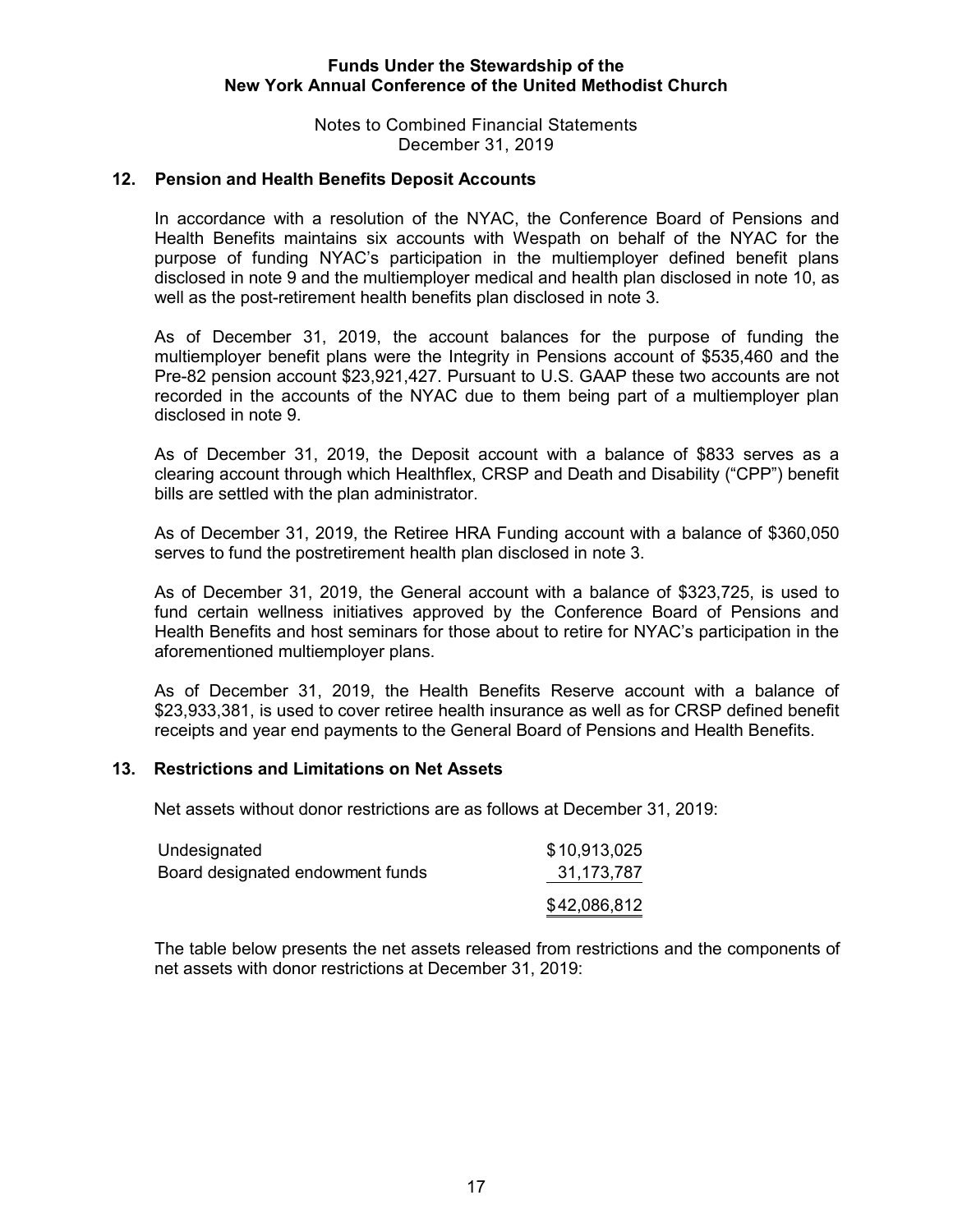Notes to Combined Financial Statements December 31, 2019

## **13. Restrictions and Limitations on Net Assets** *(continued)*

| <b>Fund Description</b>                | <b>Net Assets</b><br><b>Released From</b><br>Restriction<br>in 2019 | <b>Net Assets</b><br><b>With Donor</b><br>Restrictions at<br>December 31, 2019 |            |  |  |  |
|----------------------------------------|---------------------------------------------------------------------|--------------------------------------------------------------------------------|------------|--|--|--|
| <b>Special Funds</b>                   |                                                                     |                                                                                |            |  |  |  |
| Epworth - Camp Capital Fund            | \$<br>461,937                                                       | \$                                                                             | 65,603     |  |  |  |
| Epworth - Other Capital Fund           |                                                                     |                                                                                | 398,699    |  |  |  |
| Groveville Cemetery Fund               |                                                                     |                                                                                | 5,117      |  |  |  |
| Young Clergy DAP Fund                  | 47,500                                                              |                                                                                | 372,385    |  |  |  |
| Parish Development Loan Fund           |                                                                     | 661,777                                                                        |            |  |  |  |
|                                        | 509,437                                                             |                                                                                | 1,503,581  |  |  |  |
| <b>Trust Funds</b>                     |                                                                     |                                                                                |            |  |  |  |
| Aldersgate Church Fund                 | 9,443                                                               |                                                                                | 208,793    |  |  |  |
| <b>Collard Fund</b>                    | 581                                                                 |                                                                                | 31,499     |  |  |  |
| Denver Fund                            | 26,196                                                              |                                                                                | 1,179,693  |  |  |  |
| <b>Dier Trust Fund</b>                 | 46,818                                                              |                                                                                | 5,132,110  |  |  |  |
| Hess Craryville                        | 73                                                                  |                                                                                | 3,942      |  |  |  |
| <b>Hess Five Points</b>                | 43                                                                  |                                                                                | 2,360      |  |  |  |
| <b>Hess Fund for National Division</b> | 553                                                                 |                                                                                | 29,963     |  |  |  |
| Hess Fund for World Division           | 251                                                                 |                                                                                | 13,584     |  |  |  |
| <b>Hess Methodist Hospital</b>         | 179                                                                 |                                                                                | 9,715      |  |  |  |
| Jeffersonville Fund                    | 76                                                                  |                                                                                | 4,134      |  |  |  |
| <b>Shauman Fund</b>                    | 1,000                                                               |                                                                                | 43,324     |  |  |  |
| <b>Williams Fund</b>                   | 6,573                                                               |                                                                                | 163,104    |  |  |  |
|                                        | 91,786                                                              |                                                                                | 6,822,221  |  |  |  |
| <b>General Camping Programs</b>        | 18,522                                                              |                                                                                | 208,470    |  |  |  |
| Quinipet Camp Program                  |                                                                     |                                                                                | 16,925     |  |  |  |
|                                        | 18,522                                                              |                                                                                | 225,395    |  |  |  |
| <b>Conference Programs</b>             | 5,729,091                                                           |                                                                                | 1,985,056  |  |  |  |
|                                        | \$<br>6,348,836                                                     | \$                                                                             | 10,536,253 |  |  |  |

## **14. Gain on Sale of Properties**

In 2019, the NYAC sold various church properties, resulting in a gain totaling \$121,552. This amount is included in the combined statement of activities.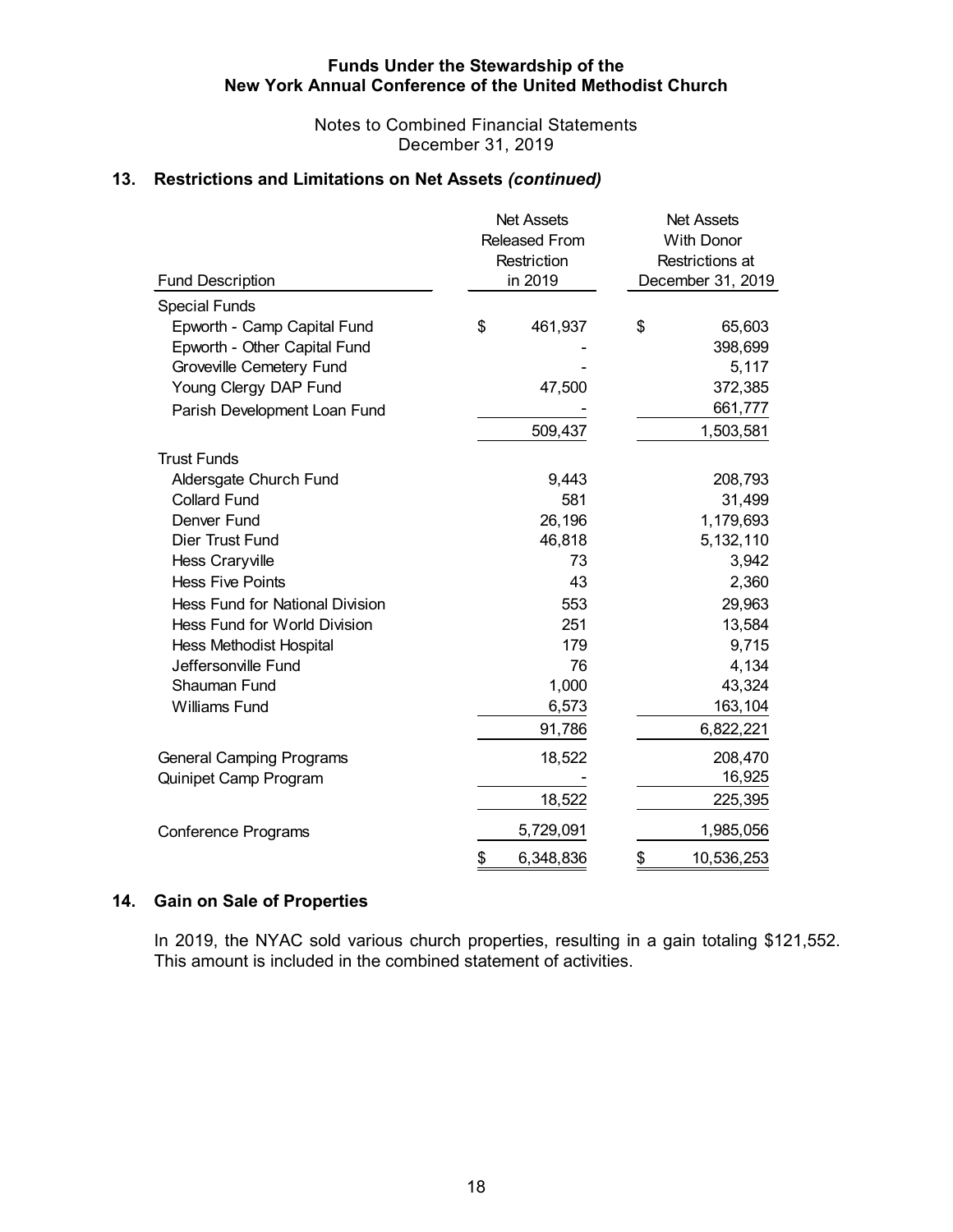Notes to Combined Financial Statements December 31, 2019

## **15. Concentrations of Credit Risk**

Financial instruments, which potentially subject the NYAC to concentrations of credit risk consist primarily of cash and cash equivalents, investments and receivables. At times, the NYAC maintains balances with banking institutions that exceed the Federal Deposit Insurance Corporation's ("FDIC") insurable limit. Investments are diversified to reduce concentrations so that there is no significant concentration of credit risk. The NYAC's receivables are primarily from its member churches. The NYAC believes that no significant concentrations of credit risk exist with respect to its cash and cash equivalents, investments and receivables. At December 31, 2019, approximately \$2,728,000 of cash was maintained with an institution in excess of FDIC limits.

#### **16. Operating Lease Commitments**

The NYAC leases office equipment, telecommunications equipment and software under various commercial operating leases with equipment suppliers or commercial leasing companies. Rent expense for 2019 was \$127,847. Aggregate minimum annual rental payments at December 31, 2019 are payable as follows:

| 2020 | S | 105,485 |
|------|---|---------|
| 2021 |   | 51,210  |
| 2022 |   | 34,760  |
| 2023 |   | 18,207  |
|      |   | 209,662 |

## **17. Availability of Financial Assets**

The following reflects the NYAC's financial assets as of the combined statement of financial position date, reduced by amounts not available for general use within one year of the combined statement of financial position date because of contractual, donorimposed restrictions or internal designations. Amounts not available include amounts set aside for long-term investing in the operating and capital reserves that could be drawn upon if the governing board approves that action.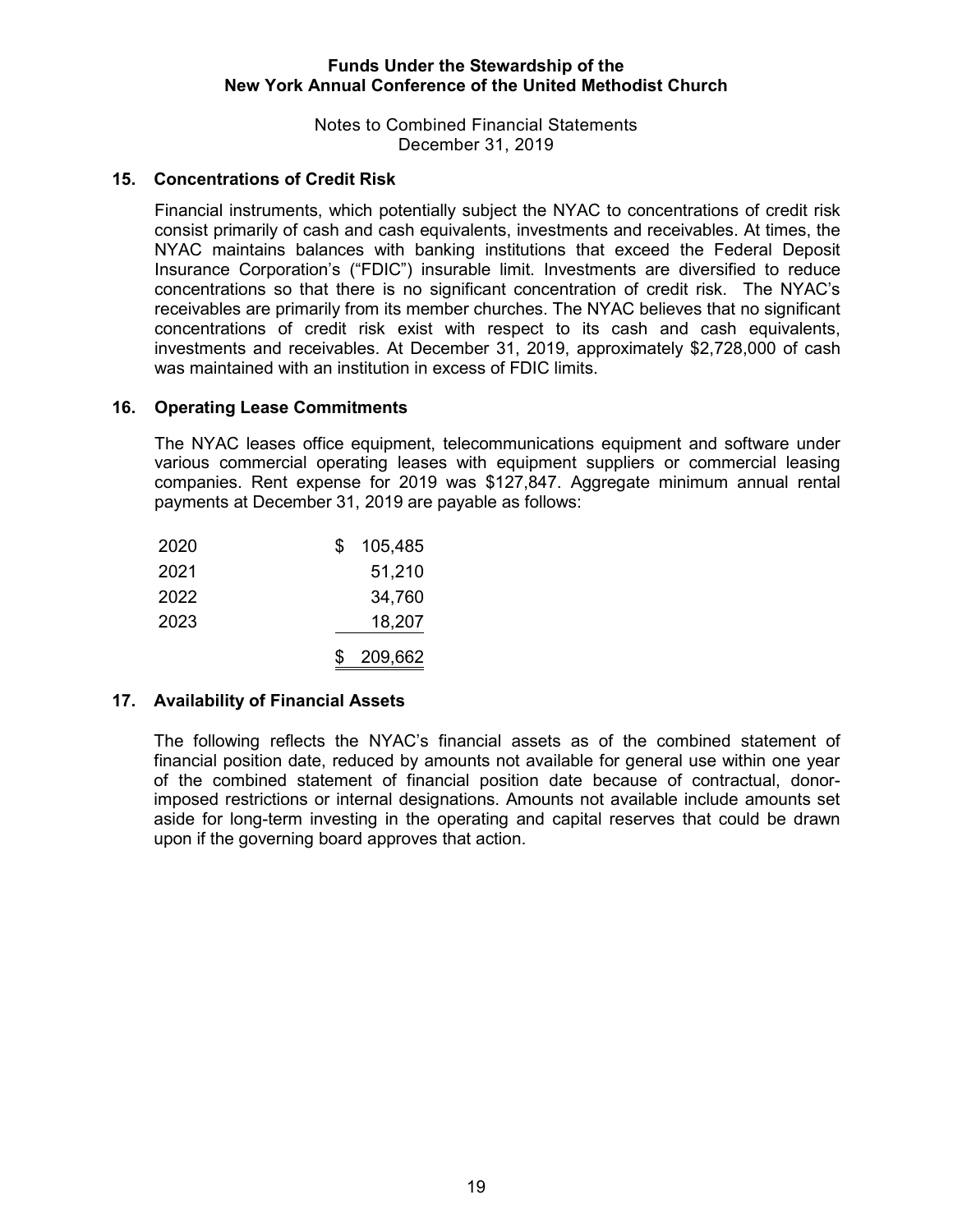Notes to Combined Financial Statements December 31, 2019

## **17. Availability of Financial Assets** *(continued)*

NYAC's financial assets available within one year of the combined statement of financial position date for general expenditure are as follows:

|                                                   | 2019            |
|---------------------------------------------------|-----------------|
| Financial Assets:                                 |                 |
| Cash and cash equivalents                         | \$<br>3,207,032 |
| Investments                                       | 41,710,040      |
| Church apportionments receivable                  | 63,315          |
| Accounts receivable, net                          | 67,090          |
| <b>Total Financial assets</b>                     | 45,047,477      |
| Less:                                             |                 |
| Net assets with donor restrictions                | (10, 536, 253)  |
| Board designated endowment funds                  | (31,173,787)    |
| Financial assets available to meet cash needs for |                 |
| general expenditures within one year              | \$<br>3,337,437 |

The NYAC has an operating reserve included in the combined statement of financial position with a balance of approximately \$3.8 million at December 31, 2019. This is a governing board-designated reserve with the objective of setting funds aside to be drawn up on the event of a financial distress or an immediate liquidity need resulting from events outside the typical life cycle of converting financial assets to cash or settling financial liabilities. The NYAC's target for this reserve is a total of 50% of the NYAC annual budget, which was suggested by GCFA. The operating reserve funds are held in fossil free investments in Wespath.

#### **18. Contingencies**

The NYAC is involved in litigation arising in the normal course of business. Management estimates that the ultimate resolution of these matters will not be material to the NYAC's financial position.

The NYAC's operations and financial performance may be affected by the recent coronavirus outbreak which has spread globally and is expected to adversely affect economic conditions throughout the world. If the outbreak continues and conditions worsen, the NYAC may experience a disruption in operations as well as a decline in other revenue stream activities. The outbreak is likely to adversely affect NYAC business, financial conditions and results of operations on an interim basis.

Subsequent to year end, the COVID-19 pandemic has resulted in substantial volatility in the global financial markets. Because the value of NYAC's individual investments have and will fluctuate in response to changing market conditions, the amount of losses, if any, that will be recognized in subsequent periods, cannot be determined.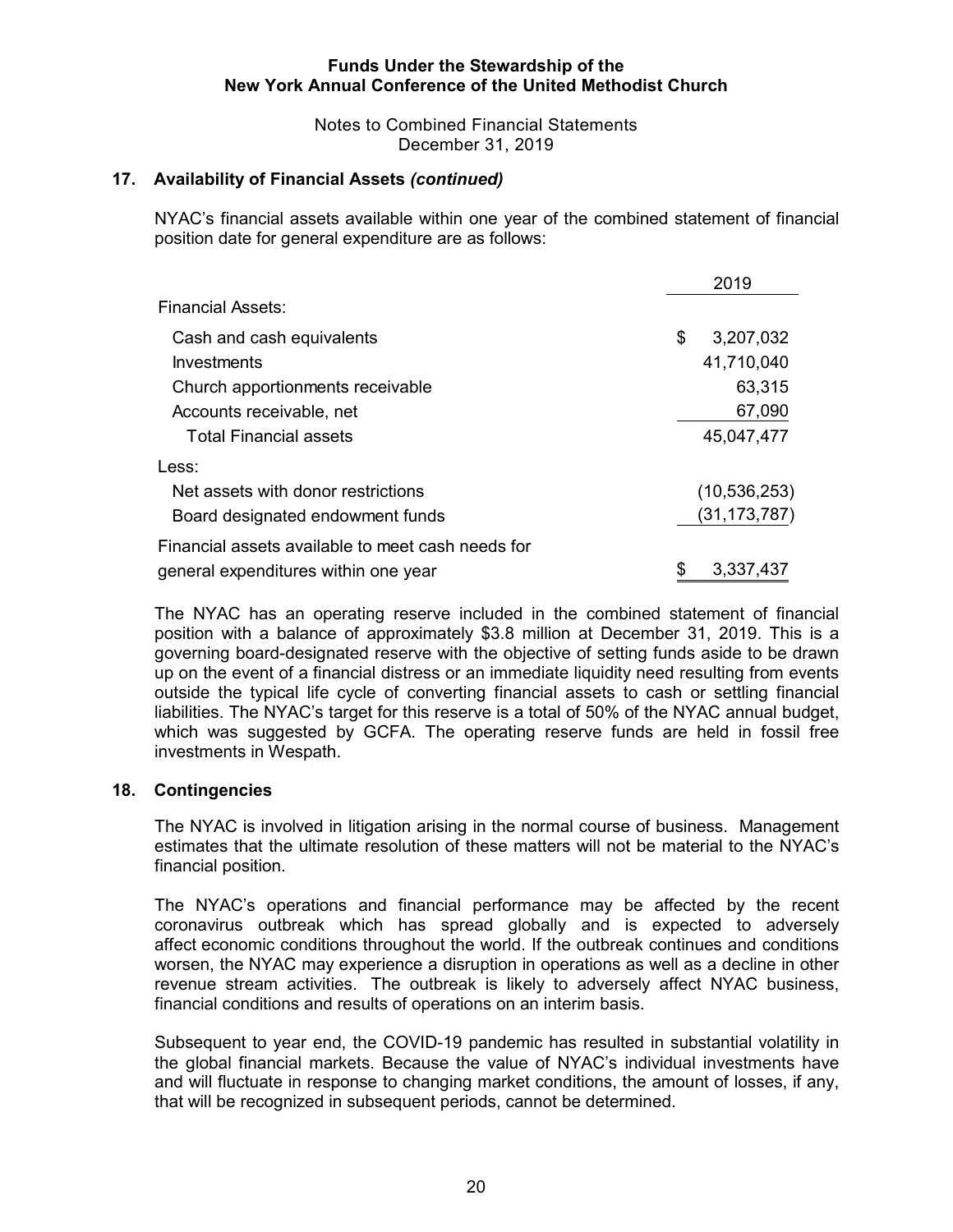Notes to Combined Financial Statements December 31, 2019

#### **19. Subsequent Events**

A Special Session of the General Conference of The United Methodist Church took place February 23-26, 2019 in St. Louis, Missouri. The purpose was to act on a report from the Commission on a Way Forward, authorized to examine paragraphs in The Book of Discipline concerning human sexuality and to explore options to strengthen church unity.

The United Methodist General Conference 2019 delegates passed The Traditional Plan 438 to 384. The Traditional Plan as amended, affirms the church's current bans on ordaining lesbian, gay, bisexual, transgender and queer ("LGBTQ") clergy and officiating at or hosting same-sex marriage.

In February 2020, a diverse, 16-member group of United Methodist bishops, including NYAC Bishop Thomas J. Bickerton and other leaders has offered a proposal that would preserve The United Methodist Church while allowing traditionalist-minded congregations to form a new denomination. The separating group would get \$25 million in United Methodist funds and would keep its local church properties. The proposal requires approval at the 2020 General Conference which was postponed due to the COVID-19 pandemic. These denominational matters could have a significant impact on the future receipts, assets and overall activities of the Conference. However, the effects of these changes cannot be reasonably estimated as of the date of this report.

\* \* \* \* \*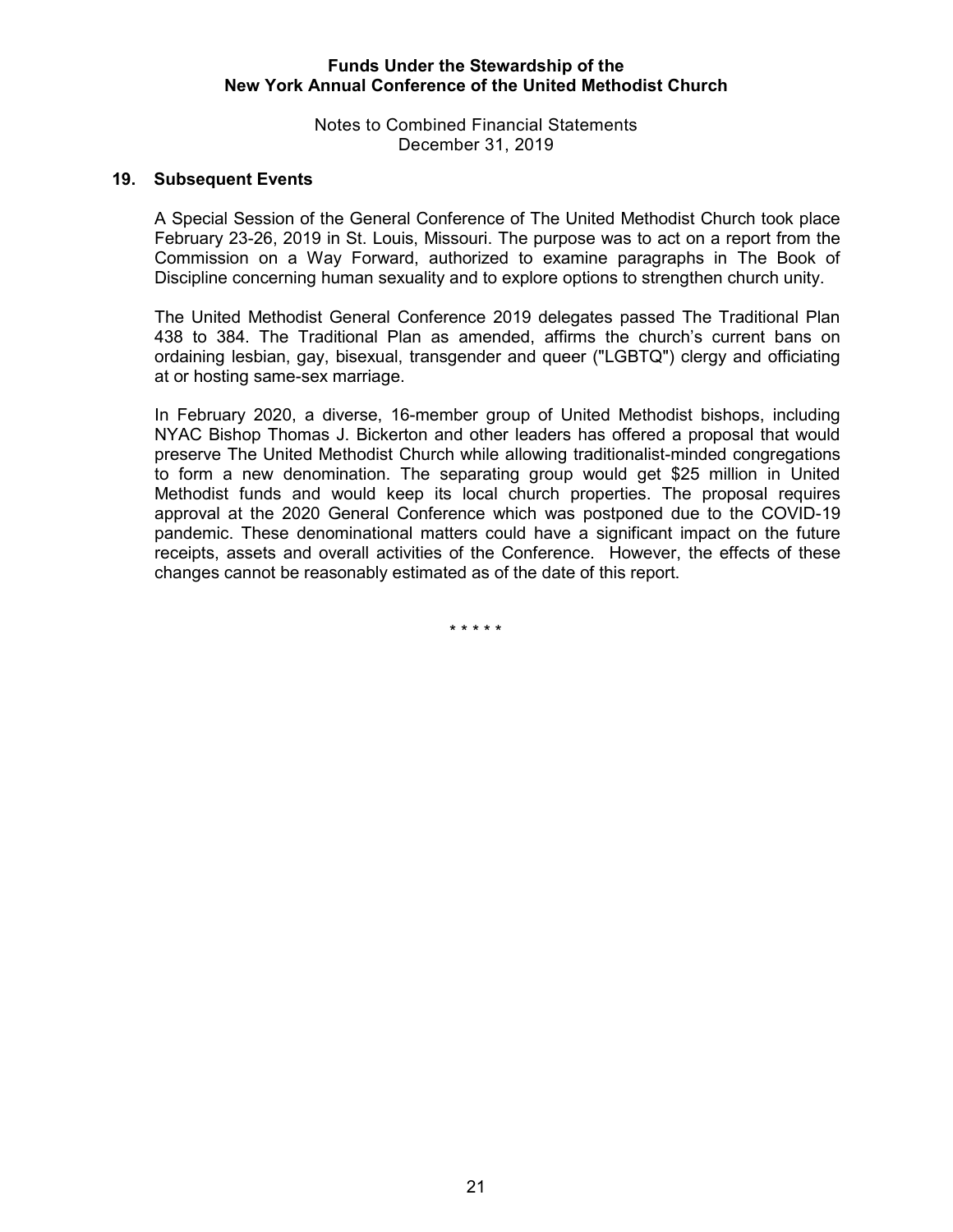Supplemental Information

December 31, 2019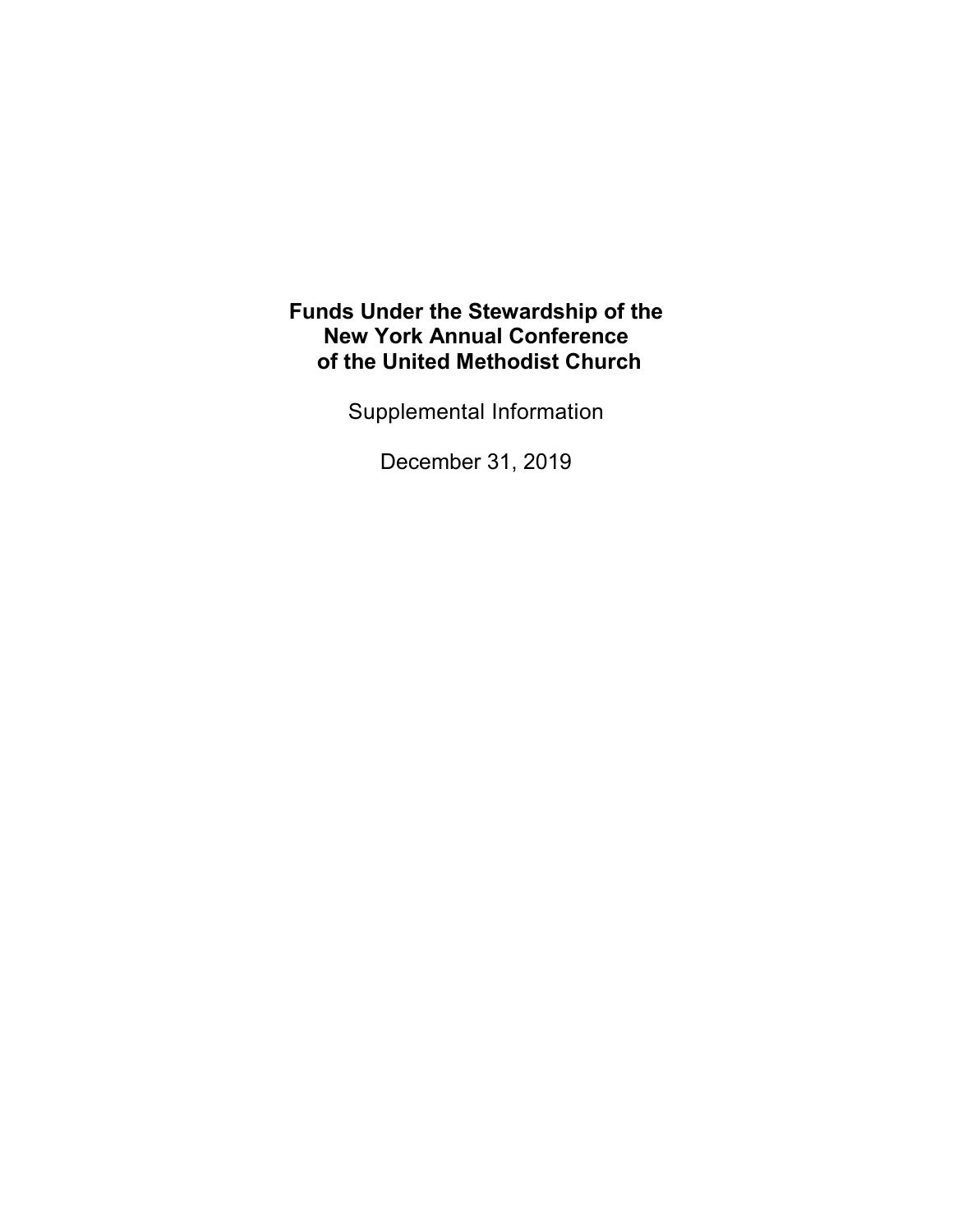Combining Schedule of Financial Position December 31, 2019 (with comparative amounts at December 31, 2018)

|                                                       |                  |                     |                  |    |              |    | Eliminating |      |                |                  |  |          |            |
|-------------------------------------------------------|------------------|---------------------|------------------|----|--------------|----|-------------|------|----------------|------------------|--|----------|------------|
|                                                       |                  | Board of<br>Camping |                  |    |              |    | Entries     | 2019 |                | 2018             |  |          |            |
|                                                       | <b>CCFA</b>      |                     | Trustees         |    | Ministry     |    | Sub-Total   |      | Debit (Credit) | Combined         |  | Combined |            |
| <b>ASSETS</b>                                         |                  |                     |                  |    |              |    |             |      |                |                  |  |          |            |
| Cash and cash equivalents                             | 3,013,746        |                     | \$               |    | 193,286      | \$ | 3,207,032   | \$   |                | 3,207,032<br>\$  |  | \$       | 2,623,930  |
| Investments                                           | 32,985,931       |                     | 8,419,659        |    | 304,450      |    | 41,710,040  |      |                | 41,710,040       |  |          | 36,875,229 |
| Church apportionments receivable                      | 63,315           |                     |                  |    |              |    | 63,315      |      |                | 63,315           |  |          | 84,301     |
| Accounts receivable, net                              | 56,540           |                     |                  |    | 10,550       |    | 67,090      |      |                | 67,090           |  |          | 44,423     |
| Prepaid expenses and other assets                     | 205,844          |                     | 416,383          |    | 10,526       |    | 632,753     |      |                | 632,753          |  |          | 343,761    |
| Parish development loans receivable, net              | 968,055          |                     |                  |    |              |    | 968,055     |      |                | 968,055          |  |          | 1,404,358  |
| Due from the Board of Trustees                        |                  |                     |                  |    |              |    |             |      |                |                  |  |          |            |
| Due from CCFA                                         |                  |                     | 499,395          |    | 4,326        |    | 503,721     |      | (503, 721)     |                  |  |          |            |
| Property and equipment, net                           | 52,181           |                     | 6,486,723        |    | 2,163,359    |    | 8,702,263   |      |                | 8,702,263        |  |          | 9,153,023  |
|                                                       | 37,345,612       |                     | 15,822,160       |    | \$ 2,686,497 |    | 55,854,269  | S    | (503, 721)     | 55,350,548<br>\$ |  |          | 50,529,025 |
| <b>LIABILITIES AND NET ASSETS</b>                     |                  |                     |                  |    |              |    |             |      |                |                  |  |          |            |
| Liabilities                                           |                  |                     |                  |    |              |    |             |      |                |                  |  |          |            |
| Church apportionments designated for future periods   | 126,314<br>\$    |                     | \$               | \$ |              | \$ | 126,314     | \$   |                | 126,314<br>\$    |  | \$       | 181,118    |
| Accounts payable and accrued expenses                 | 1,775,934        |                     |                  |    | 44,803       |    | 1,820,737   |      |                | 1,820,737        |  |          | 1,611,957  |
| Capital lease obligations                             |                  |                     |                  |    |              |    |             |      |                |                  |  |          | 4,756      |
| Deferred revenue                                      |                  |                     |                  |    | 67,561       |    | 67,561      |      |                | 67,561           |  |          | 51,694     |
| Due from the Camping Ministry                         |                  | 3.397               |                  |    |              |    | 3,397       |      | (3, 397)       |                  |  |          |            |
| Due to BOT                                            | 499,395          |                     |                  |    |              |    | 499,395     |      | (499, 395)     |                  |  |          |            |
| Due to CCFA                                           |                  |                     |                  |    | 929          |    | 929         |      | (929)          |                  |  |          |            |
| Loan payable - United Methodist Development Fund      |                  |                     | 101,240          |    |              |    | 101,240     |      |                | 101,240          |  |          | 180,770    |
| Mortgage payable - U.S. Small Business Administration |                  |                     |                  |    | 611,631      |    | 611,631     |      |                | 611,631          |  |          | 630,275    |
| <b>Total Liabilities</b>                              | 2,405,040        |                     | 101,240          |    | 724,924      |    | 3,231,204   |      | (503, 721)     | 2,727,483        |  |          | 2,660,570  |
| <b>Net Assets</b>                                     |                  |                     |                  |    |              |    |             |      |                |                  |  |          |            |
| Without donor restrictions                            | 30,615,919       |                     | 9,734,715        |    | 1,736,178    |    | 42,086,812  |      |                | 42,086,812       |  |          | 38,206,724 |
| With donor restrictions                               | 4,324,653        |                     | 5,986,205        |    | 225,395      |    | 10,536,253  |      |                | 10,536,253       |  |          | 9,661,731  |
| <b>Total Net Assets</b>                               | 34,940,572       |                     | 15,720,920       |    | 1,961,573    |    | 52,623,065  |      |                | 52,623,065       |  |          | 47,868,455 |
|                                                       | 37,345,612<br>\$ |                     | 15,822,160<br>\$ |    | \$ 2,686,497 |    | 55,854,269  | \$   | (503, 721)     | 55,350,548<br>\$ |  | \$       | 50,529,025 |